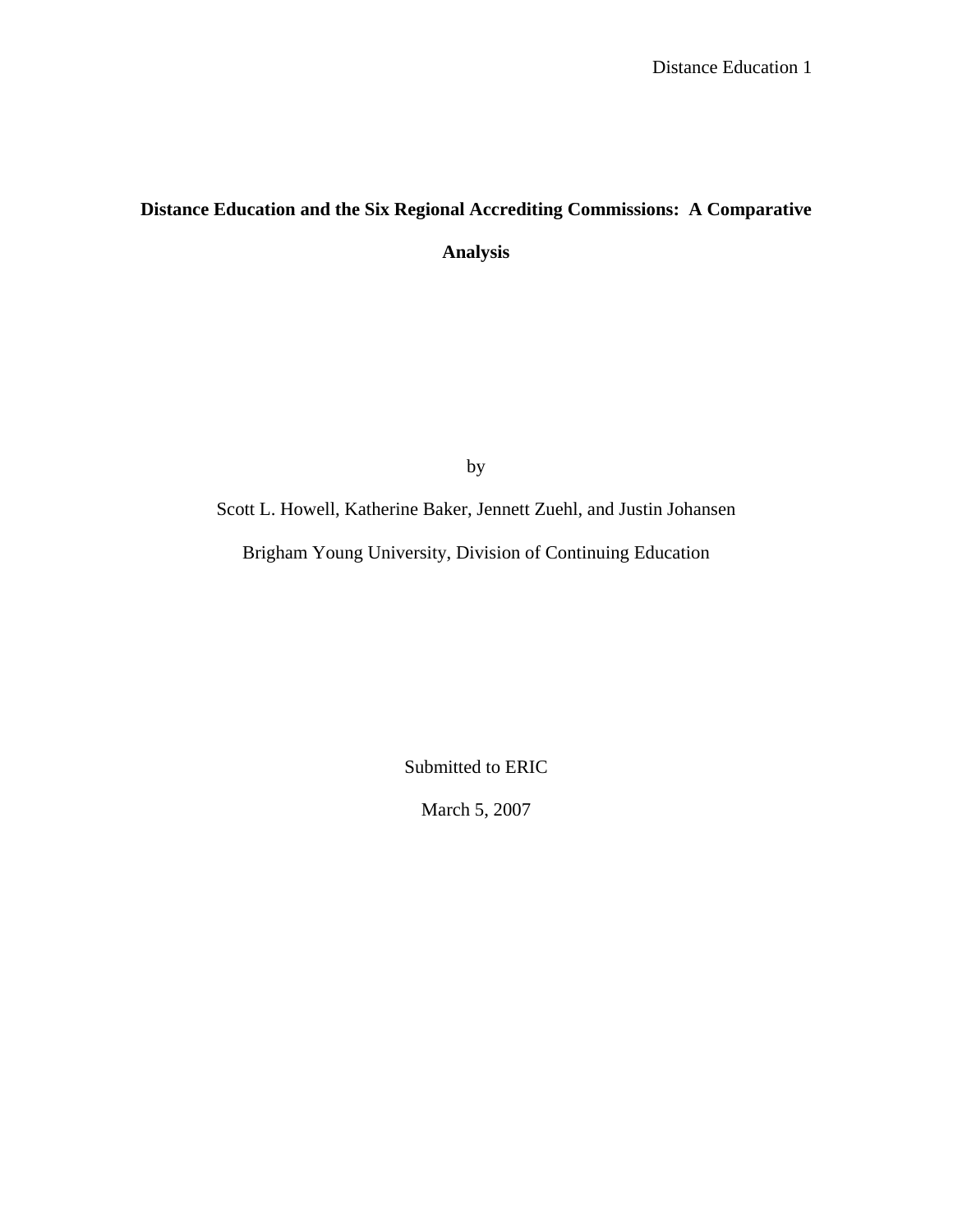## Introduction

The last comparative analysis of distance education principles and practices used by the six major regional accrediting commissions (New England, Middle States, North Central, Southern, Northwest, and Western) was conducted as part of a master's thesis in August, 2000 by Southern Illinois graduate student, Vincent Flango (Flango). During this time, and since, distance education has burgeoned but its learning outcomes has also come under closer scrutiny by the institutions who sponsor it, by the consortiums and associations who administer it, and by Congress and other legislative bodies who regulate it. The six regional accreditation agencies have each responded—and will continue to respond—to these changes and interests in the prevailing political and educational environ. Therefore, this study is a snapshot-in-time of the approach presently used by each of the major regional accrediting commissions to review those distance learning programs within the scope of their influence—it, too, will stand in need of being updated again in just a few years.

One author observed in 1996 that "accreditation is at a crossroads.…Accreditation 'took it on the chin' during the 1992 reauthorization process. Rightly or wrongly, Congress exhibited little confidence in accreditation's ability to handle fraud.… There was general confusion in the Congress about what accreditation does, how it works, and whether it is effective" (Glidden, p. 22). These concerns have persisted as part of the discussion surrounding the reauthorization of the Higher Education Act in 2006. Congress has threatened major changes in the reaccreditation process and the special Commission formed by the Secretary of Education (Spellings) has recommended that it be overhauled.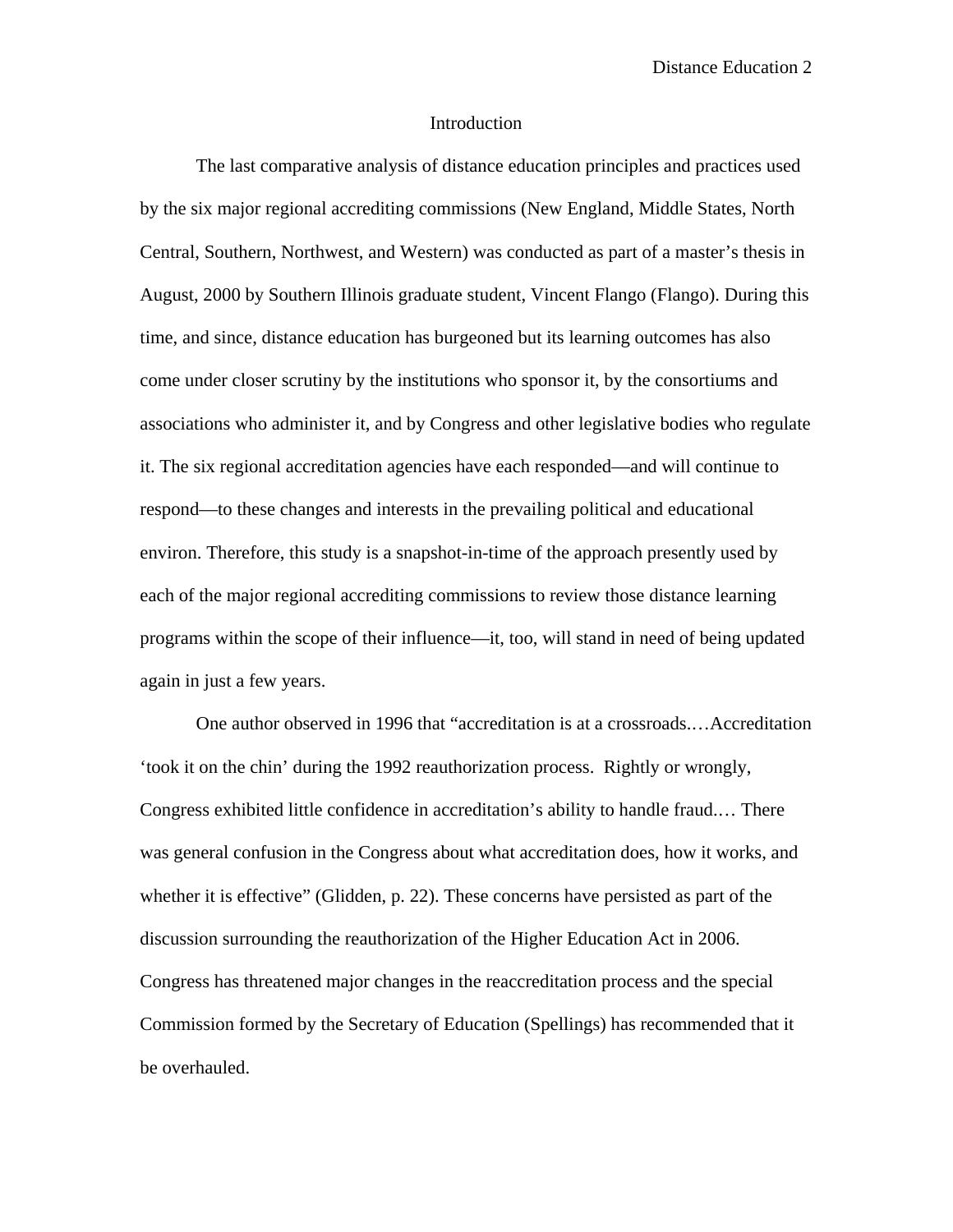In the 1998 reauthorization "the United States Department of Education (USDE) had proposed that the Higher Education Act require there be separate and additional quality standards for distance education, and that a department section of the USDE be charged with recognizing and reviewing distance education activities. This proposal was rejected by Congress, and the amendments specifically declared that distance learning programs have the same standards as other programs, thus ensuring that control over distance education standards would remain in the hands of the accrediting agencies and the colleges and universities" (Bloland, 2001, p. 189).

The history of each of the accreditation commissions is as unique and sometimes inexplicable as is the assignment of certain states to accrediting regions, but one thing that they have shared in common since their inception—now over a century for some of them—is their regional autonomy. However, recent advances in instructional technology and communication have made the world a smaller and different place. One author described the recent phenomenon this way: "Distance education did not respect geography, and momentous questions of jurisdiction, quality assurance, and monitoring were faced by those who tried to keep track of higher education when it began to lose its geographical moorings" (Bloland, 2001, p. 35).

In 1993, Robert S. Palinchak stated that "accreditation models and standards vary distinctively among the six geographic accreditation regions that cover the United States and its territories" and then predicted that "without a common set of outcomes to be measured by accreditation, there can be no common understanding or expectations of the accreditation process" (p. 5). Four years later another author observed that this world of "expanded access" would present all kinds of challenges to accrediting agencies and their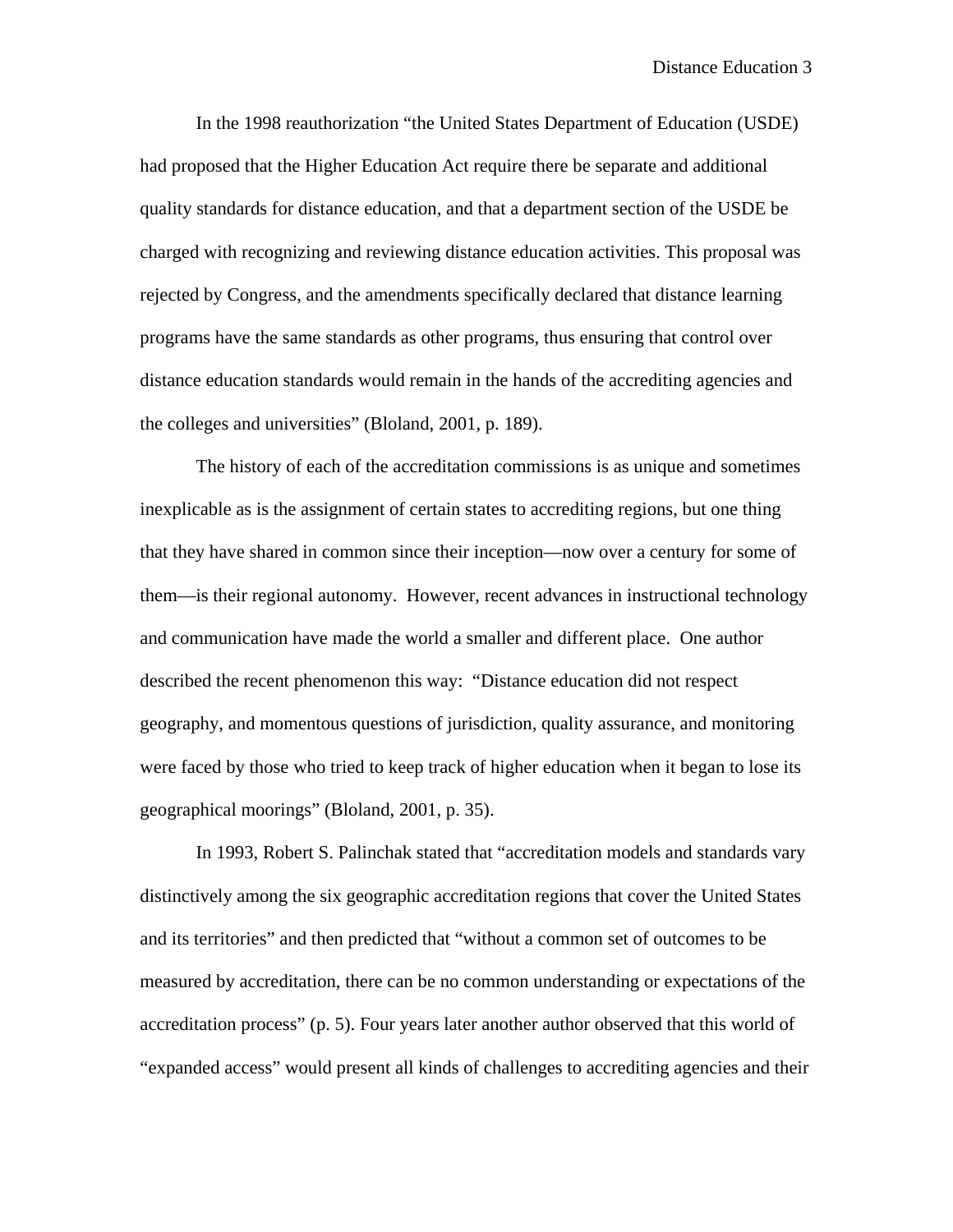guidelines which "are often not adequate" (Gellman-Danley, 1997, p. 73). Finally, in August 2000, Flango documented not only the disparity in distance education principle, policy, and practice across the six regional accrediting commissions but represented the call from a number of institutions and organizations for more consistency and standardization: "Studies, conferences, and symposiums on distance learning accrediting policies seem to agree to the need for consistency when devising policies, as well as the need to maintain high standards of quality, but not to the extent of being restive or stifling for innovation to occur" (p. 14).

One author observed that "for some accrediting agencies, increased use of distance learning demands complex, separate standards. For others, it is a matter of principle to assure consistency across programs through integrated guidelines that do not reference where learning is delivered" (Gellman-Danley, 1997, p. 75).

As this trend toward greater specificity of competencies in the requirements for accreditation continues among the specialized accreditation community, it may mean that fewer of them see the need for separate standards or even separate policies or procedures for distance learning. In fact, this has already happened, to some degree. One accreditor had separate guidelines for distance learning in its 1994 standards, but now chooses to view distance learning as an acceptable teaching method and to require programs that offer distance learning to meet the same competency-based standards as campus-based programs.

 Other accreditors that do not have separate standards for distance learning are examining the practices of their colleagues with respect to distance learning,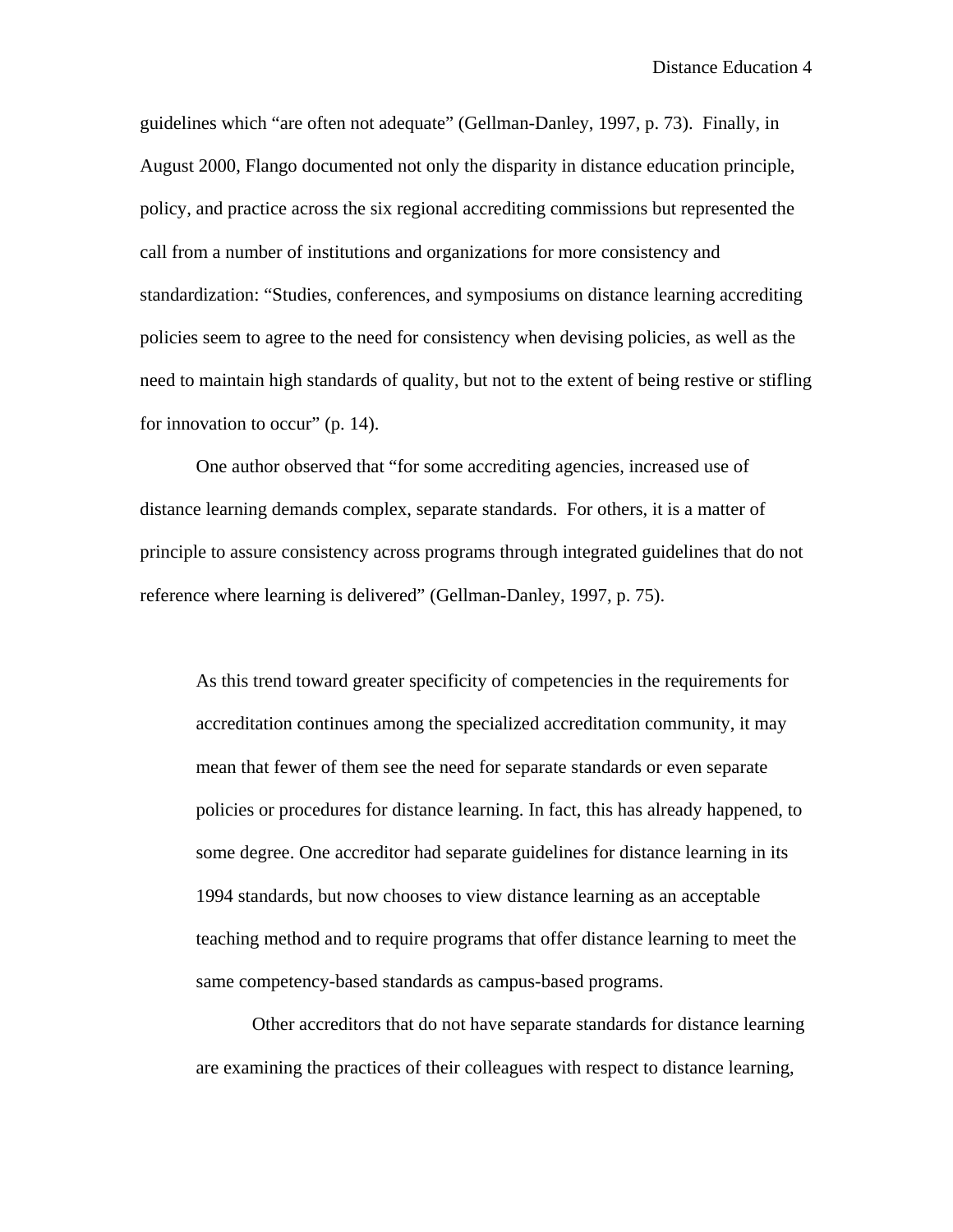not to develop new standards for distance learning, but rather to obtain some guidance on how to interpret their existing standards in the distance learning environment. This information can be helpful either to programs that offer distance learning or to site team members who review programs with distance learning. (CHEA, 2002, p. 5)

 Regardless of the sector in which distance learning is occurring, . . . regional accrediting organizations have adopted a common platform for review of distance learning. The platform serves as a basis for common understanding among the regional accreditors of those elements that support quality in distance learning. The platform informs and supports the distance learning policies and processes in each region. The best practices in distance learning that are the key planks of this platform enable regional accreditors to isolate the distinctive features of distance learning offerings and to examine their quality. (CHEA, 2002, p. 7)

## *Principles of Good Practice for Electronically Offered Academic Degree and Certificate Programs (Good Practice)*

The *Principles of Good Practice for Electronically Offered Academic Degree and Certificate Programs* (hereafter *Good Practice*) was adopted by the Western Cooperative for Educational Telecommunications (WCET) (under Western Interstate Commission for Higher Education [WICHE]) on June 6, 1995. The *Principles* are the product of a WCET project funded by the U.S. Department of Education's Fund for the Improvement of Postsecondary Education (FIPSE). This project was called "Balancing Quality and Access: Reducing State Policy Barriers to Electronically Delivered Higher Education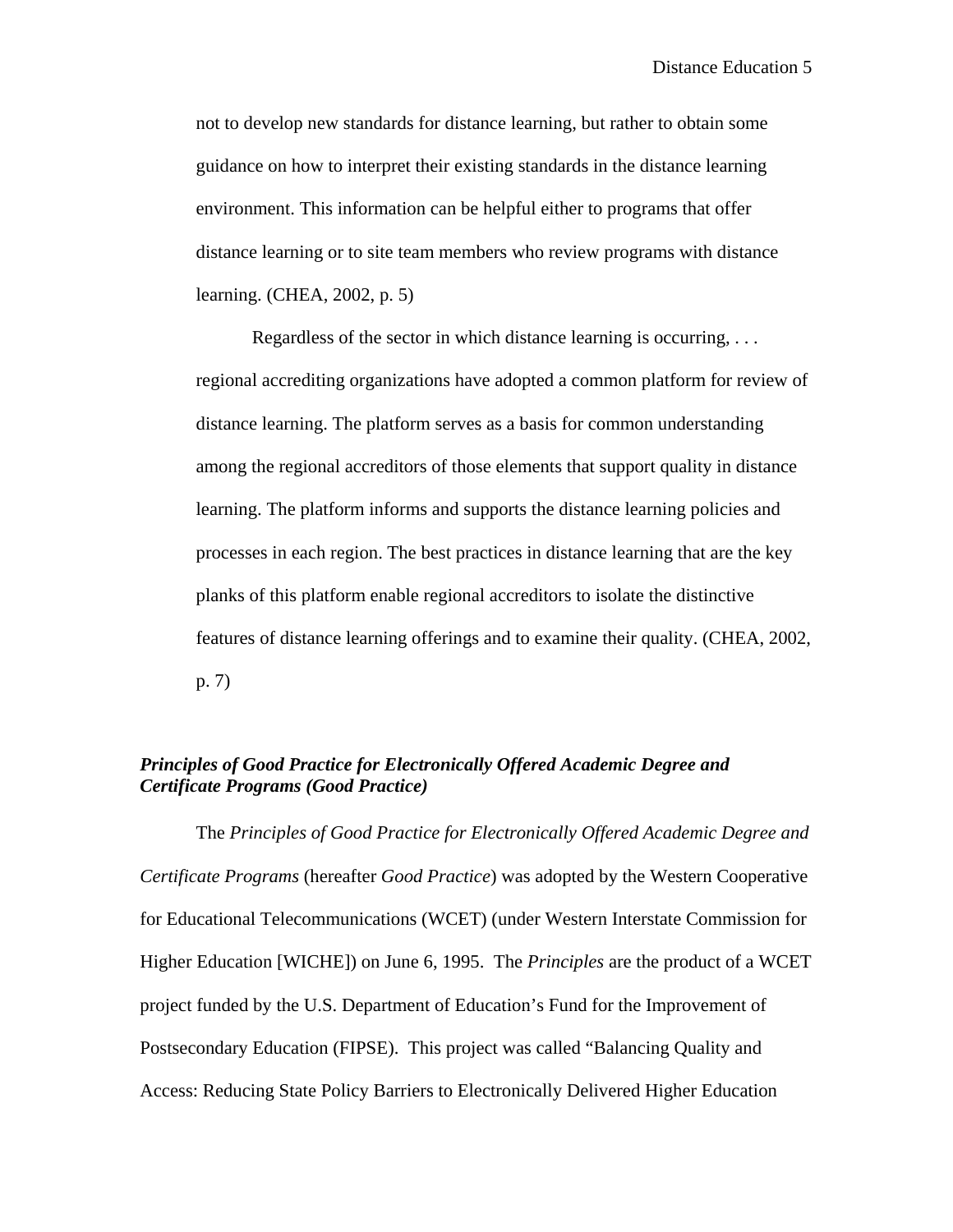Programs." The *Principles* document includes a preamble, explaining the background for the creation of the document, and then begins listing the principles.

 The principles are divided into two main sections: (1) Curriculum and Instruction and (2) Institutional Context and Commitment. The second section is further developed into six standards: (1) Role and Mission, (2) Faculty Support, (3) Resources for Learning, (4) Students and Student Services, (5) Commitment to Support, and (6) Evaluation and Assessment. The first section, Curriculum and Instruction, includes four standards, which address learning outcomes, clarity and completeness of programs, appropriate interaction between faculty and students, and faculty oversight of programs. The Role and Mission section (two standards) ensures that technology is appropriately used to meet program objectives and that programs are consistent with the institution's role and mission. Faculty Support (two standards) focuses on training and services for faculty who teach via the use of technology. Resources of Learning (one standard) ensures that learning resources are available to students. The Students and Student Services section (four standards) concentrates on students' access to information and services, students' background with technology, and the accuracy of admissions materials. Commitment to Support (two standards) focuses on the evaluation of faculty as related to electronically offered programs and also looks at the continuation of programs until students can complete their degree. The last section, Evaluation and Assessment (two standards), concentrates on the evaluation of programs' educational effectiveness and on the assessment of student achievement.

#### *Guidelines for Distance Education (hereafter Guidelines)*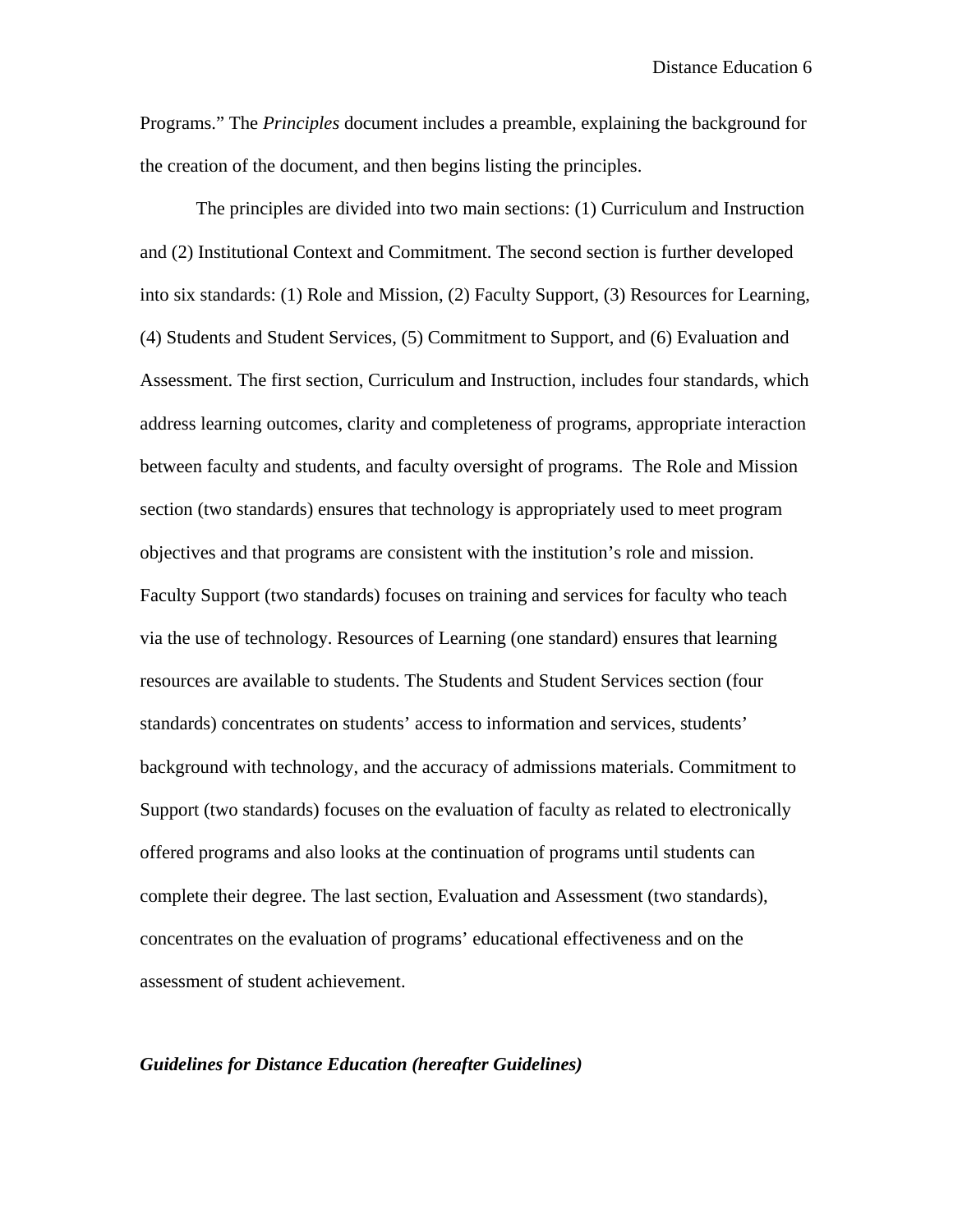In 1997, the six regional accrediting commissions adopted the *Guidelines for Distance Education* (hereafter *Guidelines*). This document was written as an extension of the *Principles* (1995).

 This document contains five sections: (1) Curriculum and Instruction, (2) Evaluation and Assessment, (3) Library and Learning Resources, (4) Student Services, and (5) Facilities and Finance. Four of these sections are based on those in the *Principles*, but the last section, Facilities and Finance, is new to this document. There are 19 standards within these five sections. Eleven of the standards appear to be derived from the standards included in the *Principles*.

## *Best Practices for Electronically Offered Degree and Certificate Program (Best Practices)*

In 2000, WCET and the Council of Regional Accrediting Commissions (C-RAC) began to draft new guidelines. The result was two documents adopted by the regional accrediting commissions in March 2001: *Statement of Commitment by the Regional Accrediting Commissions for the Evaluation of Electronically Offered Degree and Certificate Programs* (hereafter *Statement*) and the *Best Practices for Electronically Offered Degree and Certificate Program* (hereafter *Best Practices*).

The *Statement* expresses "the approach of the regional commissions to . . . emergent forms of learning" (2000, p. 1). The conclusion of the *Statement* explains the development of the *Best Practices*. It reads,

As the higher education community increasingly expand educational opportunities through electronically offered programming, the regional commissions are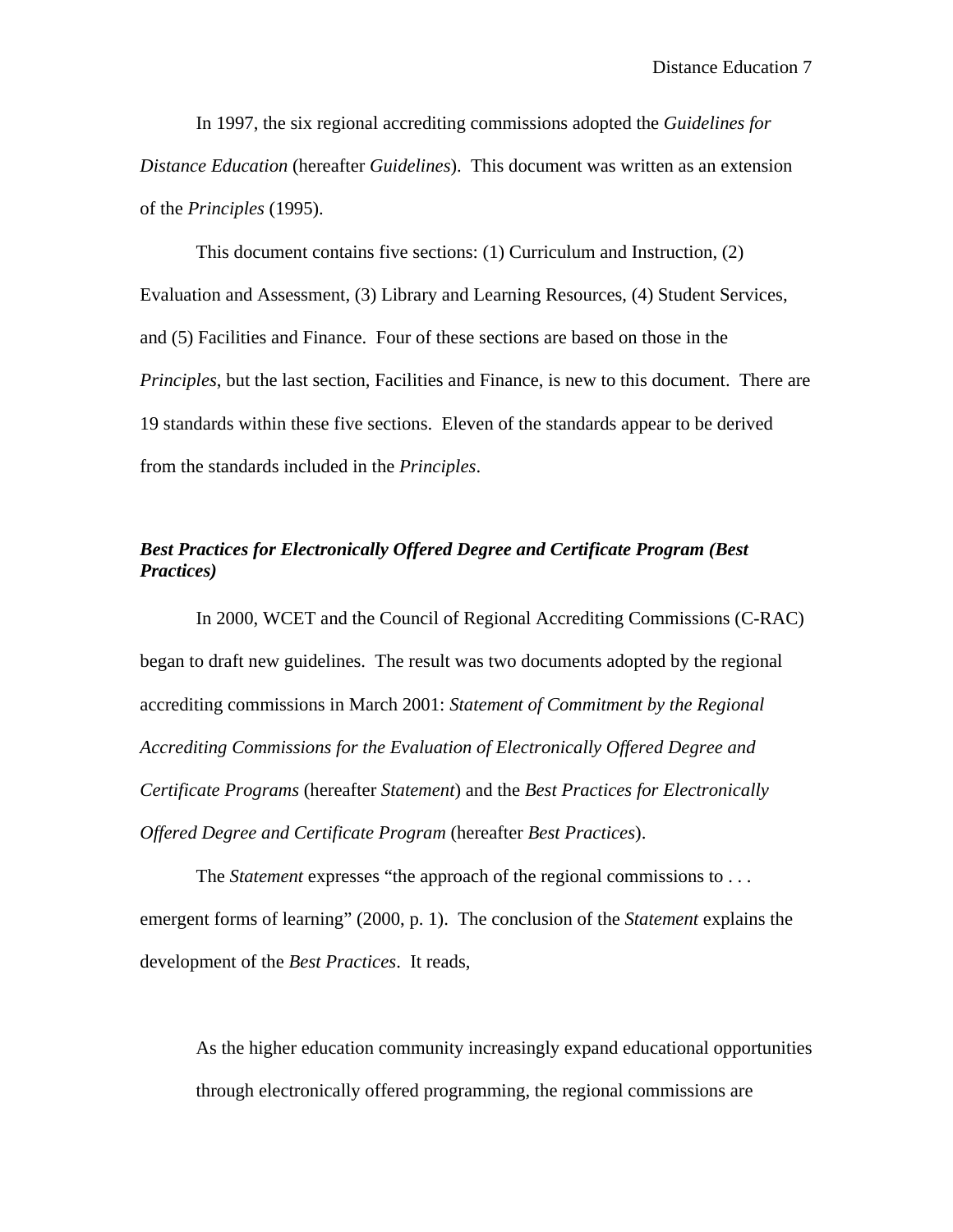committed to supporting good practice in distance education among affiliated colleges and universities. Doing so is in keeping with their mission to encourage institutional improvement toward a goal of excellence. To this end several years ago, each commission adopted and implemented a common statement of *Principles of Good Practice in Electronically Offered Academic Degree and Certificate Programs* developed by the WCET, resulting in a shared approach to distance education. More recently, desiring to complement these efforts, the regional commissions collectively, through C-RAC, contracted with WCET to fashion a more detailed elucidation of those elements which exemplify quality in distance education. Based upon the expertise of WCET and the already substantial experience of the regional commissions in assessing distance education, the resulting statement, *Best Practices for Electronically Offered Degree and Certificate Programs*, provides a comprehensive and demanding expression of what is considered current best practice. It is being utilized by each commission, compatibly with their policies and procedures to promote good practice in distance education among their affiliated colleges and universities. (2000, p. 5)

The *Best Practices* is comprised of five sections: (1) Institutional Context and Commitment, (2) Curriculum and Instruction, (3) Faculty Support, (4) Student Support, and (5) Evaluation and Assessment.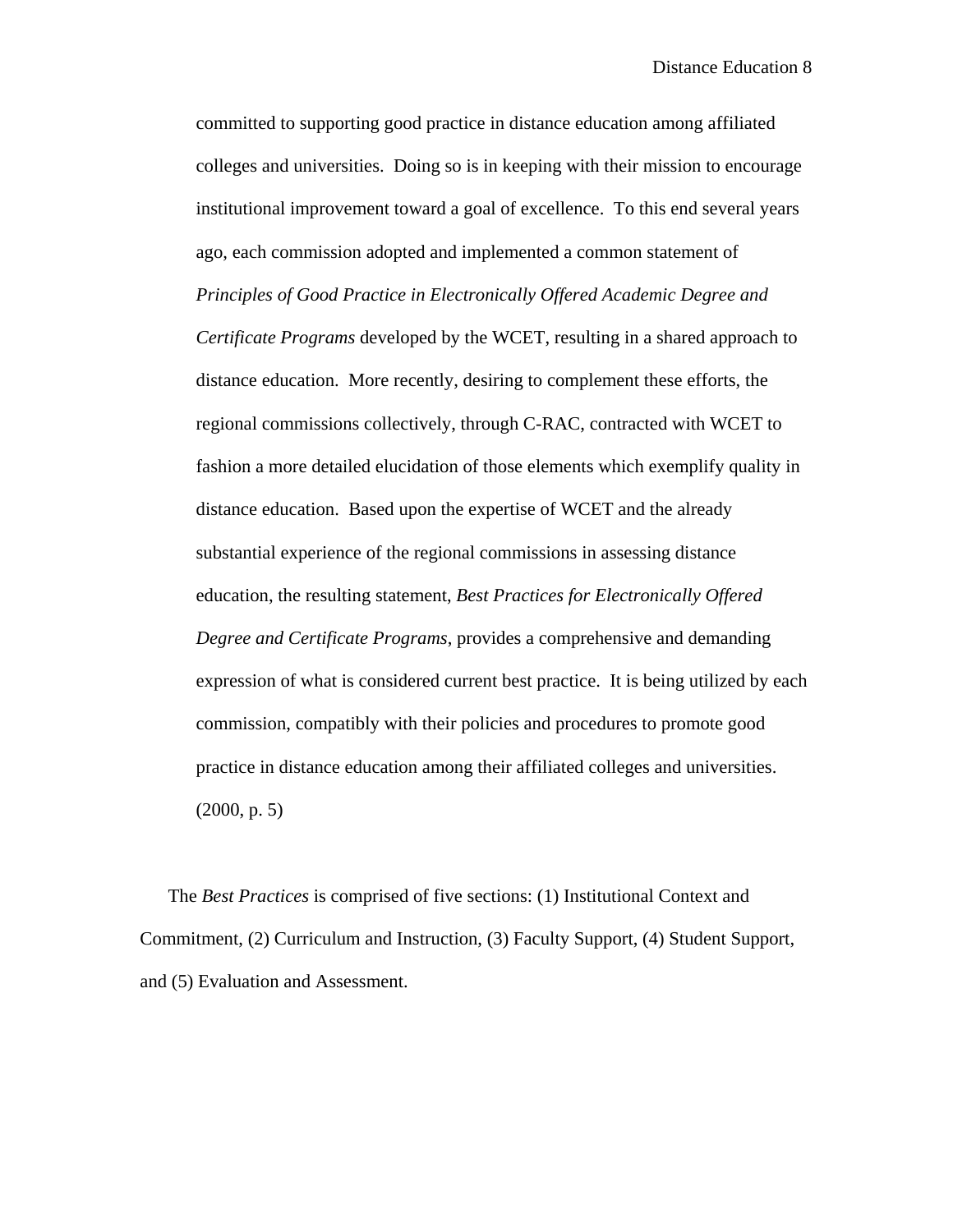There are now 27 principles—10 more than *Good Practices* and 8 more than *Guidelines*—and each principle in the *Best Practices* is supported by operational questions to facilitate more widespread standardization and implementation. . . . Although many of the principles within *Best Practices* are derived from those in the previous documents, *Best Practices* does have several new principles. These new principles address issues such as distance education being considered a substantive institutional change, institutional understanding of legal and regulatory requirements, working with consortial partners, strategies of inclusion, security of personal information, and then the overarching idea of distance education evaluation taking place within the context of full institutional evaluation. (Howell & Baker, 2006, p.41)

 Some commissions have deeply integrated these standards into their handbooks and policies, while others have made them available as guidelines for institutions within their region. The two commissions, Northwest Commission on Colleges and Universities (NWCCU) and Southern Association of Colleges and Schools (SACS), who have integrated these standards into policies, however, used the *Guidelines* as the basis for their policy rather than the more updated *Best Practices*. NWCCU Policy 2.6, *Distance Delivery of Courses, Certificate, and Degree Programs* was adopted in 1996 and last revised in 1998. Policy 2.6 is based on the *Guidelines* and also includes a few standards from the earlier, *Good Practices* document. SACS's distance education policy was adopted in June 1997 and revised in June 2003.

 In Table 1 an analysis of the Web sites for each of the six commissions shows whether the *Statement of Commitment* and the *Best Practices* are present and accessible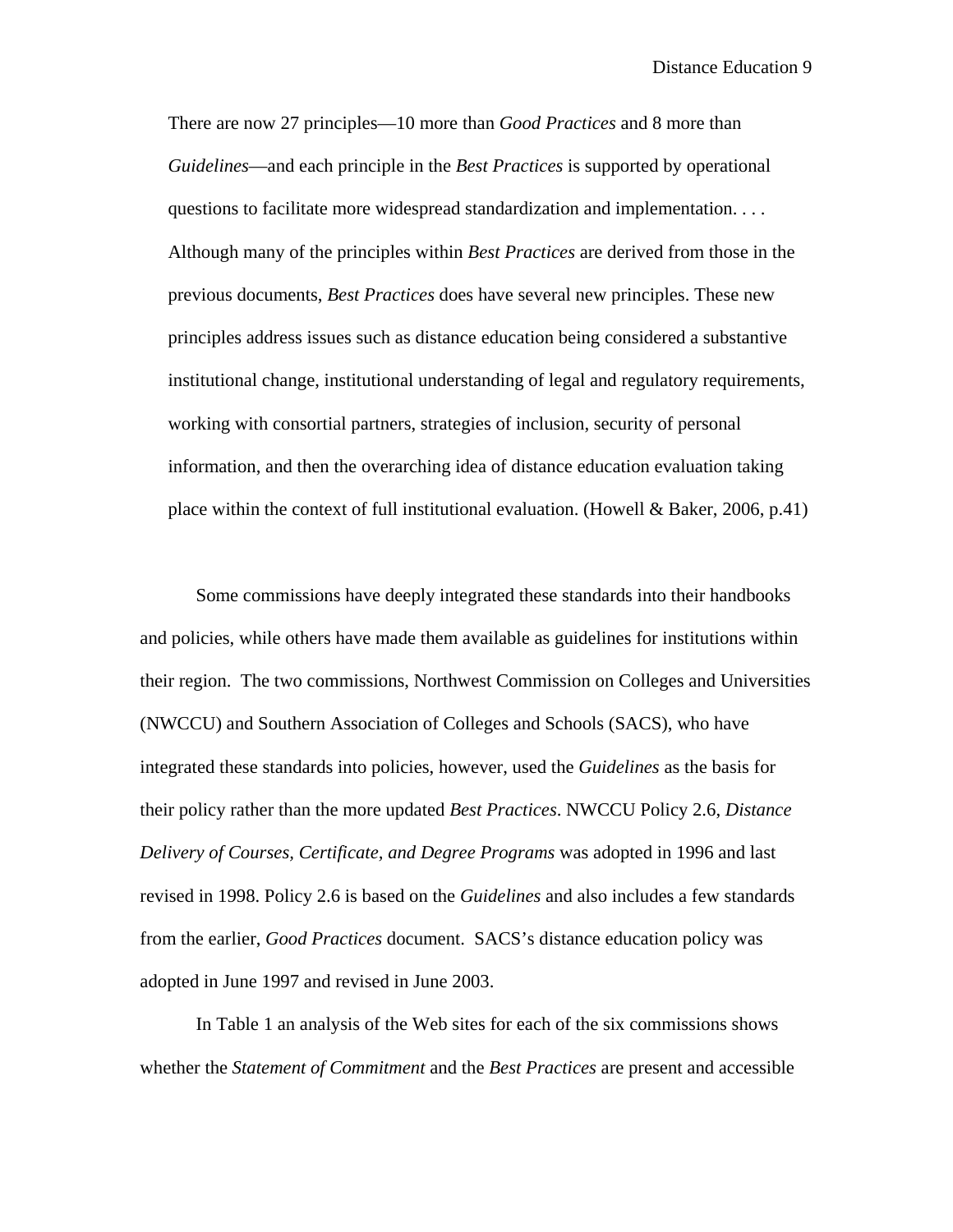to those institutions reviewed by the respective Commission. The balance of this study focuses on what materials, guidelines, handbooks and so forth that each of the six Commissions make available to their institutions with distance education programs.

Table 1 *"Statement of Commitment" and "Best Practices" on Commission Web Sites*  **Commission** *Statement of Commitment Best Practices* Middle States X X New England X X X North Central X X X **Northwest** Southern X Western X X X

 $X =$  document is available on their website

## Comparative Analysis

The comparative analysis of the six regional accrediting commissions review of distance education programs that follows will be comprised of two parts: (1) basic information on each of the Commissions, (i.e., formal name; founding date; number of post-secondary institutions; geographic regions; contact information, including Web site; and official documents with hyperlinks), and, (2) a summary of changes by each Commission since those documented by Flango in 2000.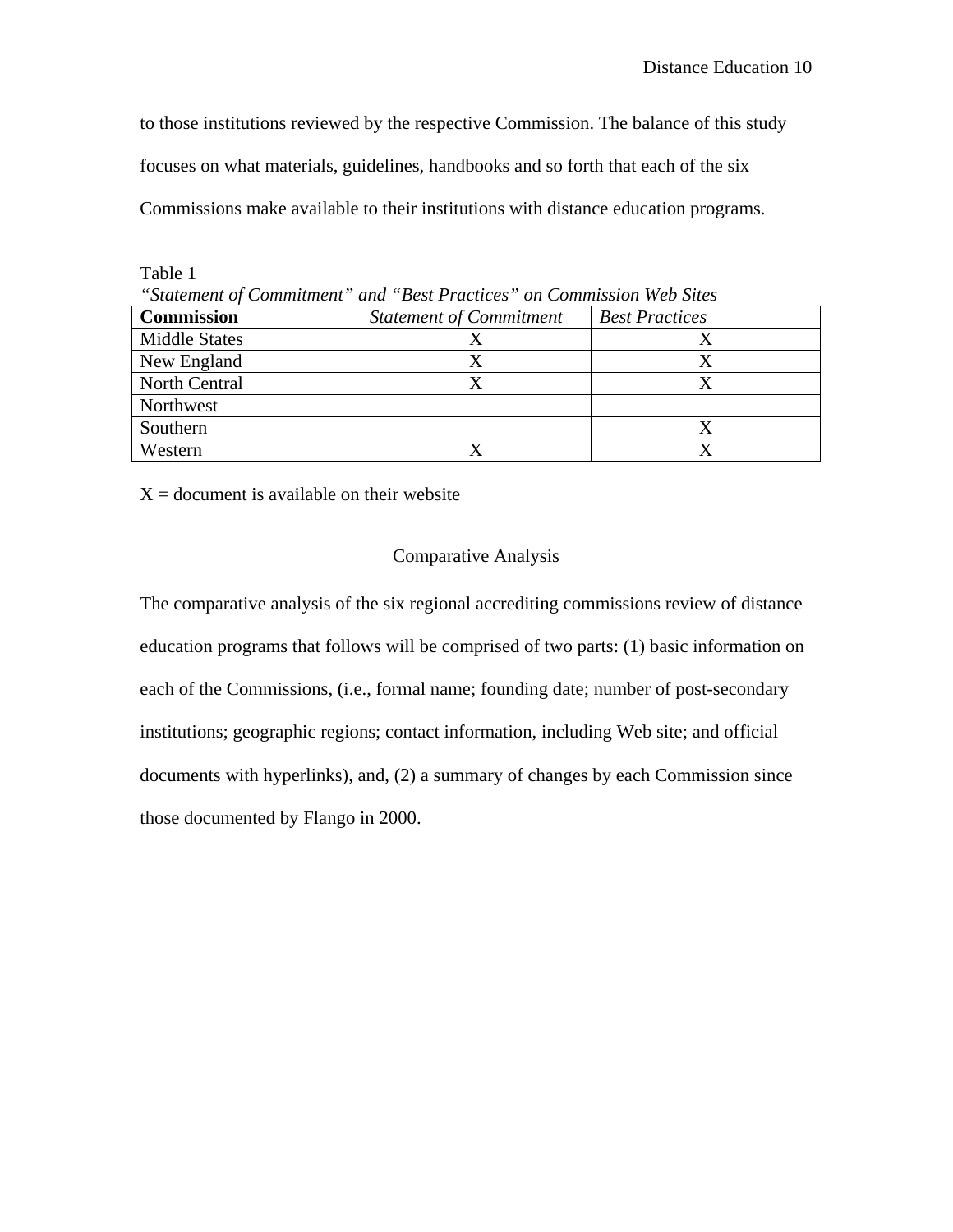Table 2

*New England Association of Schools and Colleges (NEASC-CIHE) Commission on Institutions of Higher Education*

| Institutions of Higner Education<br><b>Commission on Institutions of Higher Education,</b> |             |
|--------------------------------------------------------------------------------------------|-------------|
| <b>New England Association of Schools and Colleges</b>                                     |             |
| Founded in 1885                                                                            |             |
| 250 post-secondary institutions                                                            |             |
| Geographic regions: CT, MA, ME, NH, RI, VT                                                 |             |
| 209 Burlington Road                                                                        |             |
| Bedford, MA 01730                                                                          |             |
| Phone: 781-271-0022                                                                        |             |
| Web site: www.neasc.org                                                                    |             |
| <b>Official Documents</b>                                                                  | <b>Date</b> |
| Handbook: Standards for Accreditation                                                      | January     |
|                                                                                            |             |
| http://www.neasc.org/cihe/standards_for_accreditation_2005.pdf                             | 1, 2006     |
|                                                                                            |             |
| Policy on Substantive Change                                                               | Nov.        |
|                                                                                            |             |
| http://www.neasc.org/cihe/substan.htm                                                      | 2005        |
|                                                                                            |             |
| Policy on the Review of Electronically Offered Degree Programs                             | Adopted     |
|                                                                                            |             |
| http://www.neasc.org/cihe/policy_electronically_offered_degree.htm                         | 3/1/01      |
|                                                                                            |             |
| This policy statement explains how distance education relates with                         | Updated     |
| substantive change. The document then refers institutions to two                           | 11/03       |
|                                                                                            |             |
| templates (the two next documents, Guidelines for Preparing Reports)                       |             |
|                                                                                            |             |
| for reporting distance education activities.                                               |             |
|                                                                                            |             |
| Guidelines for Preparing Reports on Existing Academic Programming Offered                  | No date     |
|                                                                                            |             |
| <b>Through Distance Education</b>                                                          | provided    |
|                                                                                            |             |
| http://www.neasc.org/cihe/guidelines_reports_distance_education.htm                        |             |
|                                                                                            |             |
| Guidelines for Preparing Reports on the Establishment of                                   | No date     |
|                                                                                            |             |
| Academic Programming Offered Through Distance Education                                    | provided    |
|                                                                                            |             |
| http://www.neasc.org/cihe/guidelines_reports_establishment_distance_education.htm          |             |
|                                                                                            |             |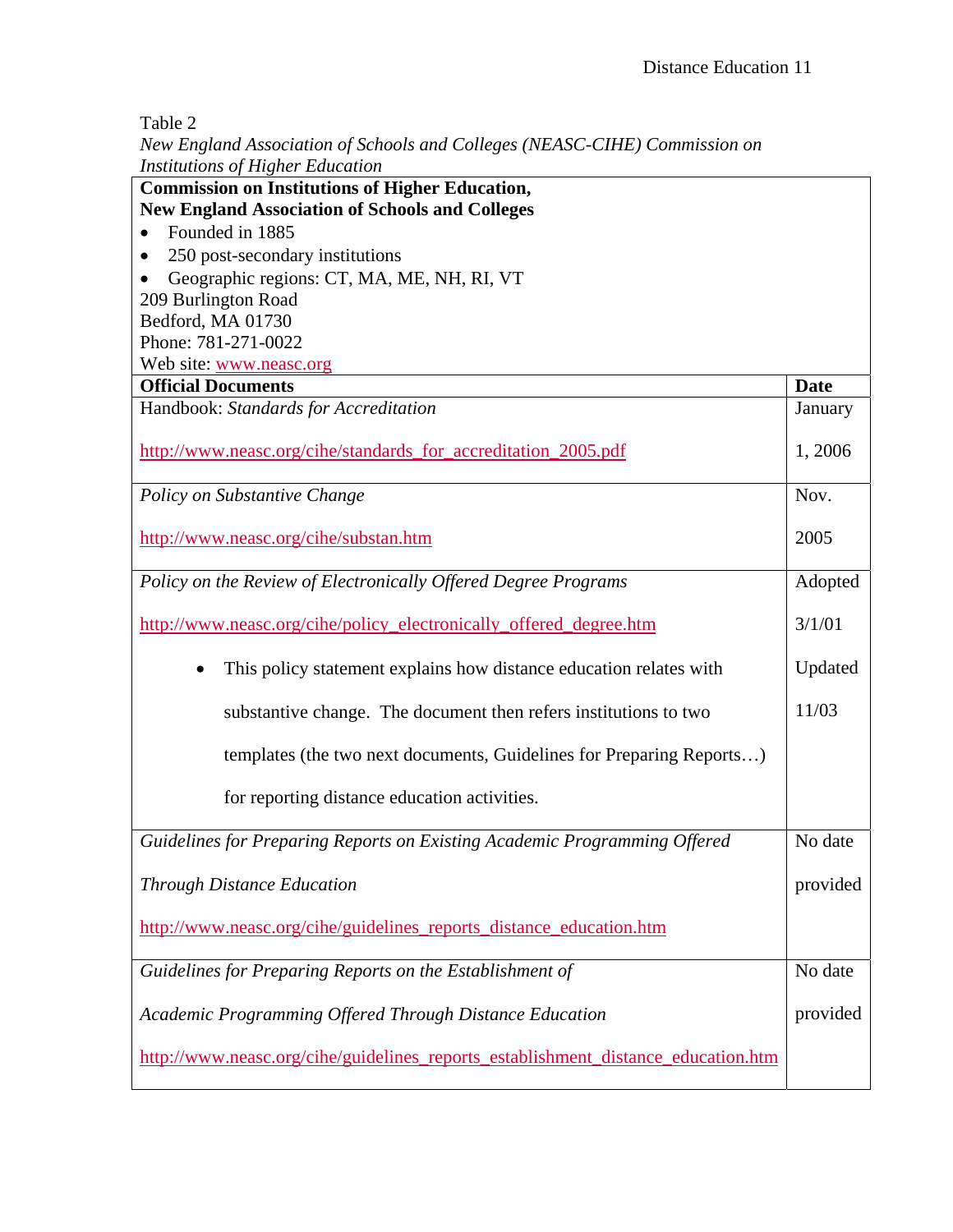| <b>Statement of Commitment</b>                                             | March |
|----------------------------------------------------------------------------|-------|
| http://www.neasc.org/cihe/commitment electronically offered degree.htm     | 2001  |
| <b>Best Practices</b>                                                      | March |
| http://www.neasc.org/cihe/best_practices_electronically_offered_degree.htm | 2001  |

In 2000, Flango described New England Association of Schools and Colleges, Commission on Institutions of Higher Education's **(**NEASC-CIHE) use and slight adaptation of the *Guidelines* (1997) document derived from the *Principles* (1995) document. He then wrote, "other than that, no separate guidelines were presented" (p. 20).

As of this writing and listed in Table 2 there are seven NEASC-CIHE publications with some relevance to distance education. This Commission has revised its Handbook and Policy on Substantive Change and then added to its repository five additional documents associated with their distance education programs. In addition to these distance education standards, NEASC-CIHE also has a brief (628 words) distance education policy (see *Policy on Substantive Change* above). This policy introduces and explains the use of the two *Guidelines* publications for institutions either preparing reports on existing distance education programs as part of the comprehensive evaluation or who are establishing distance education programs as part of the substantive change process. When reporting on new or existing programs the institution must provide a narrative report no longer than 20-pages (single-spaced) or 40-pages (double-spaced). This narrative report is intended to show institutional compliance with the following commission criteria that are each cross-referenced to the appropriate NEASC-CIHE standards and substandards in the *Standards for Accreditation*: (1) alignment with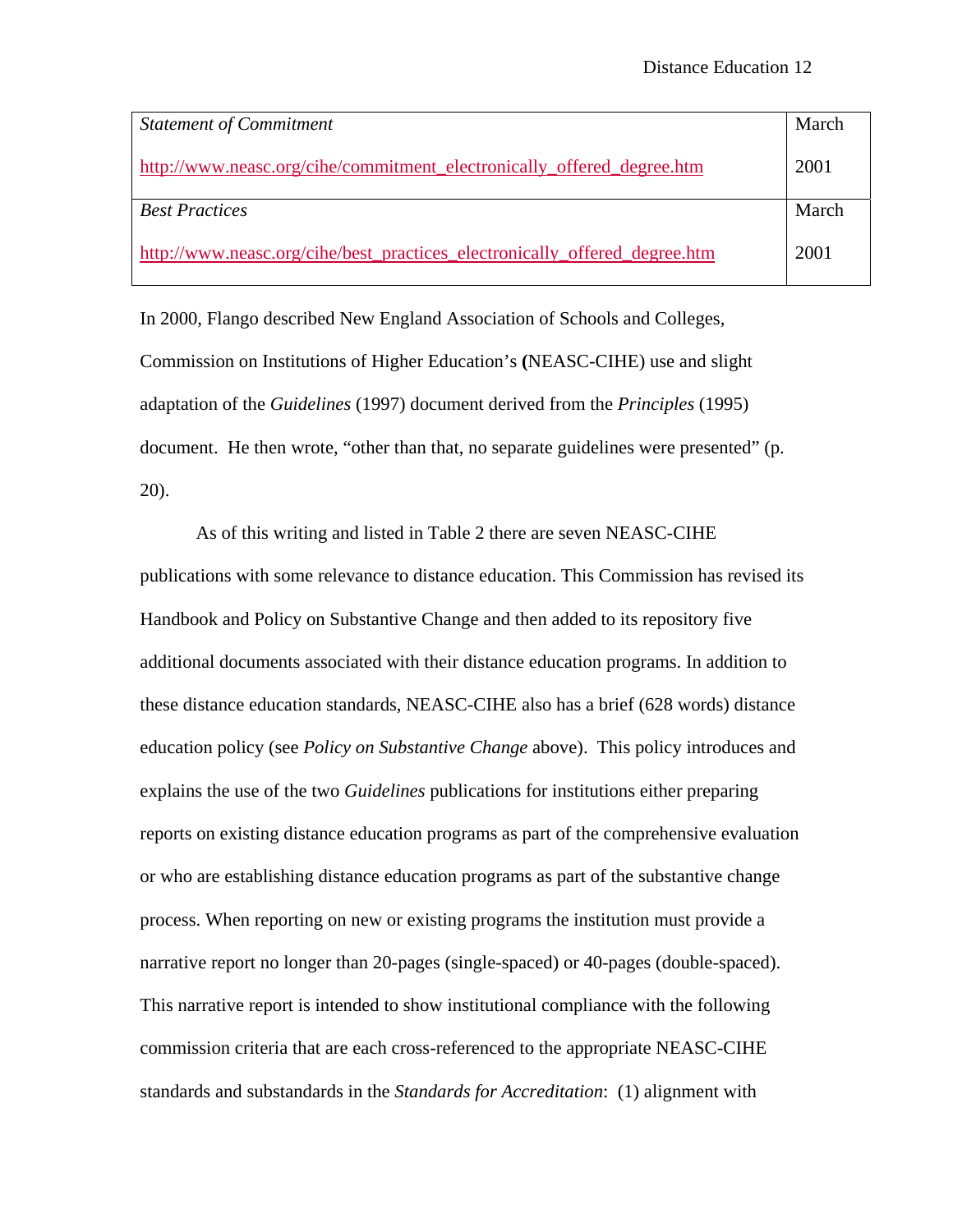institutional mission; (2) planning and evaluation; (3) organization; (4) educational programming; (5) faculty; (6) student services; (7) library and technological support, (8) dealing with applicants, students, and general public; and (9) contractual relationships.

Even though many of the nine criteria can be mapped against the *Best Practices* the commission's own policy has priority and it is the *Best Practices* that are cross referenced to the commission policy and not the other way around. The Commission's two *Guidelines* documents describe what should be included in the 20-page (singlespaced) narrative and then give this suggestion relative to the *Best Practices*: "Individuals preparing this section of the report are encouraged to consult the document *Best Practices for Electronically Offered Degree and Certificate Programs*. Prepared jointly by the eight regional commissions, it provides an explication of how the wellestablished essentials of institutional quality found in regional accreditation standards are applicable to distance education" (Commission on Institutions of Higher Education: Guidelines for Preparing Reports on the Establishment of Academic Programming Offered Through Distance Education, 2007, ¶8).

The guidelines on preparing reports for either existing or newly established distance education programs are at the heart of the commission's evaluation of distance education programs. The commission's *substantive change* document references "distance education" two times; the first to establish that adding "courses or programs that represent a significant departure in terms of either the content or method . . . such as distance learning or correspondence courses" qualify as a "substantive change;" and the second as part of the "justification" section that requires the institution to show that they have adhered to the "Principles of Good Practice for Electronically Offered Academic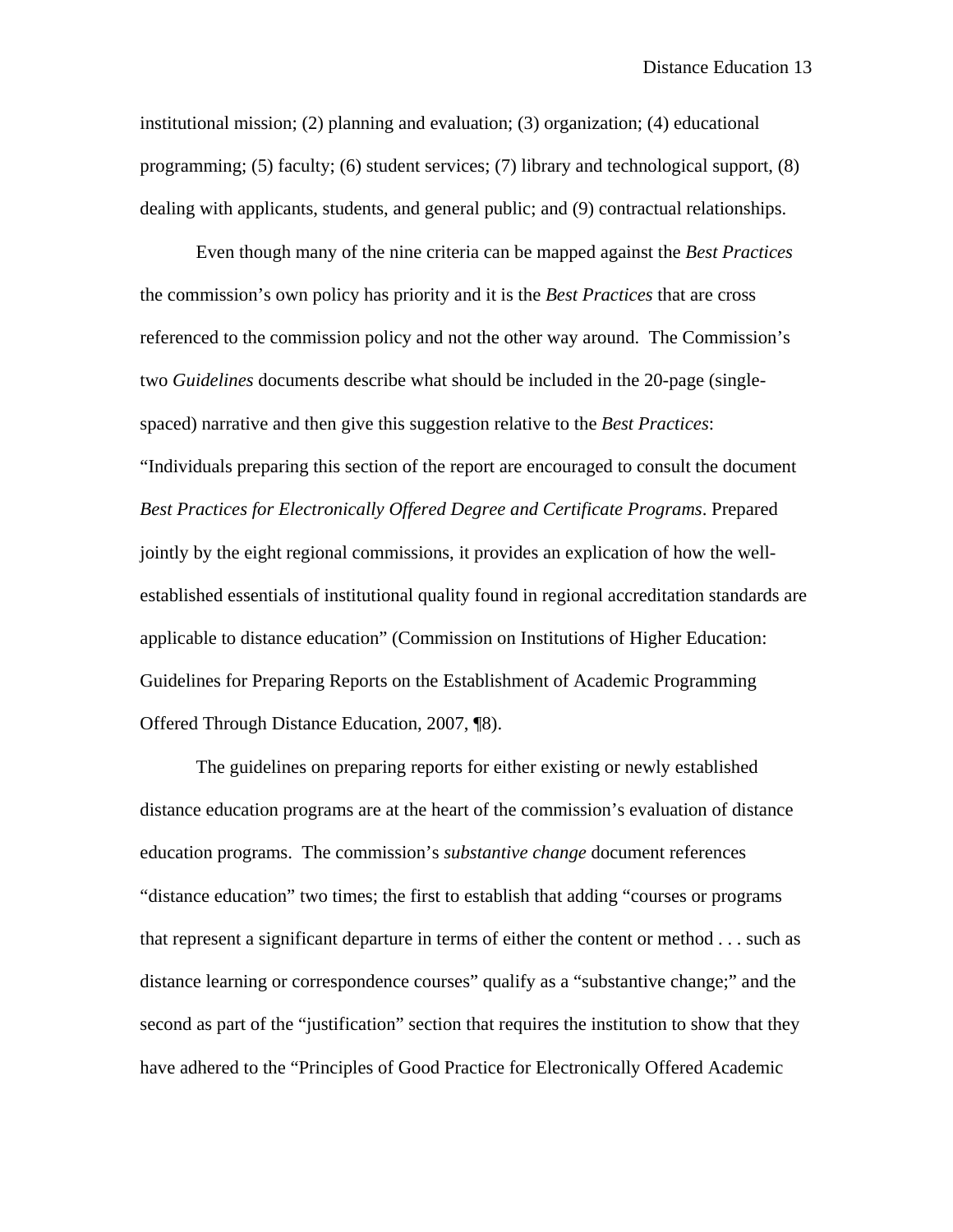Degree and Certificate Programs" (Commission on Institutions of Higher Education: Policy on Substantive Change, Nov. 2005). [The authors believe that the Commission really intends its institutions to use and show adherence to the updated (2001) *Best Practices* document which it lists on its Web site rather than the (1995) *Principles*  document that it references in its substantive change document.]

Finally, Flango (2000) observed that NEASC-CIHE's approach to evaluating new distance education programs was "identical in philosophy with NWCCU" (p. 21). While the authors now see all the Commissions giving similar attention to new and established distance education programs, they still see NEASC-CIHE and NWCCU being most alike in the level of detail used to identify what institutions with distance education programs will included as part of their self-study: NEASC-CIHE requires a report (no longer than 20 single-spaced pages) that specifically responds to nine criteria, and NWCCU a written response to 12 criteria—no specific page limits—with 25 supporting documents.

| Table 3                                              |  |
|------------------------------------------------------|--|
| Middle States Commission on Higher Education (MSCHE) |  |

| Founded in 1887                                             |              |
|-------------------------------------------------------------|--------------|
| 511 institutions                                            |              |
| Six states: DC, DE, MD, NJ, NY, PA                          |              |
| 3624 Market Street                                          |              |
| Philadelphia, PA 19104                                      |              |
| Phone: 267-284-5000                                         |              |
| Web: www.msche.org                                          |              |
| <b>Document</b>                                             | <b>Dated</b> |
| Handbook: Characteristics of Excellence in Higher Education | 2006         |
|                                                             |              |
| http://www.msche.org/publications/CHX06060320124919.pdf     |              |
| <b>Statement of Commitment and Best Practices</b>           | Adopted      |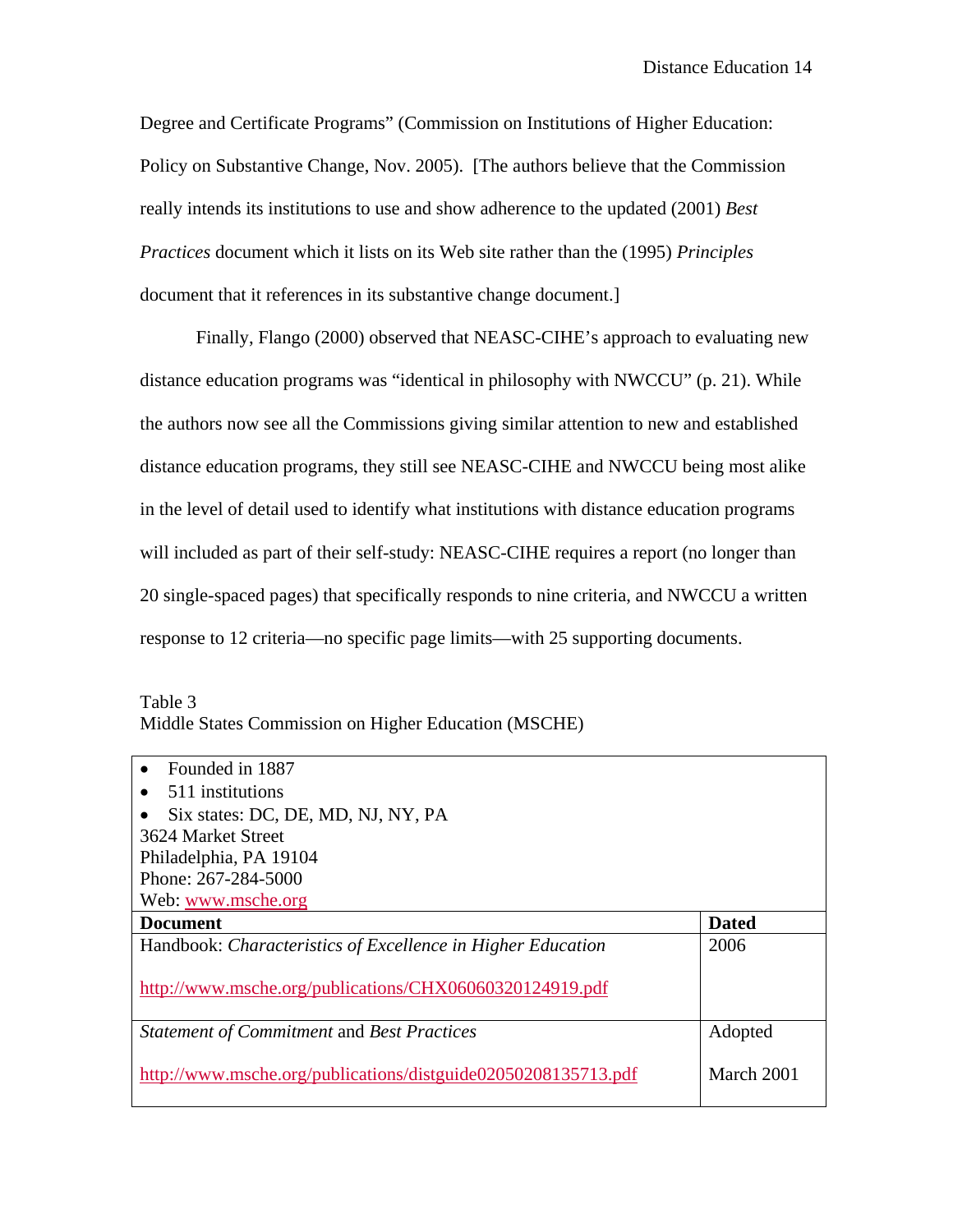Updated May 2002

 The Middle States Commission on Higher Education (MSCHE) handbook was recently updated in 2006 with an explanation that the revisions from the 2002 handbook place "an emphasis on institutional assessment and assessment of student learning" and "acknowledge the diversity of educational delivery systems that enable institutions to meet accreditation standards." The most relevant standard for distance educators is 13: "Related Educational Activities" with the subtitle "Institutional programs or activities that are characterized by particular content, focus, location, mode of delivery, or sponsorship meet appropriate standards" (MSCHE, 2006, p. 51). Oswald Ratteray, associate director of MSCHE, explained that although the specific text of Standard 13 first appeared in the 2002 handbook, the concepts for these standards have existed for decades with MSCHE. Ratteray explained that in the 2002 handbook, "Standard 13 pulled together disparate pieces and added clarifying and updating language." For example, although the underlying concepts behind distance education have existed for many years, the specific terminology of "distance education" is new and has been added (personal communication, June 13, 2005).

The text for Standard 13 includes a large section on "Distance or Distributed Learning." The introduction to this section explains, "Student learning objectives and outcomes should be consistent across comparable offerings, regardless of where or how they are provided." The section then lists "Fundamental Elements," which, according to the handbook, specify the particular characteristics that encompass the standard (MSCHE, 2006, p. 57).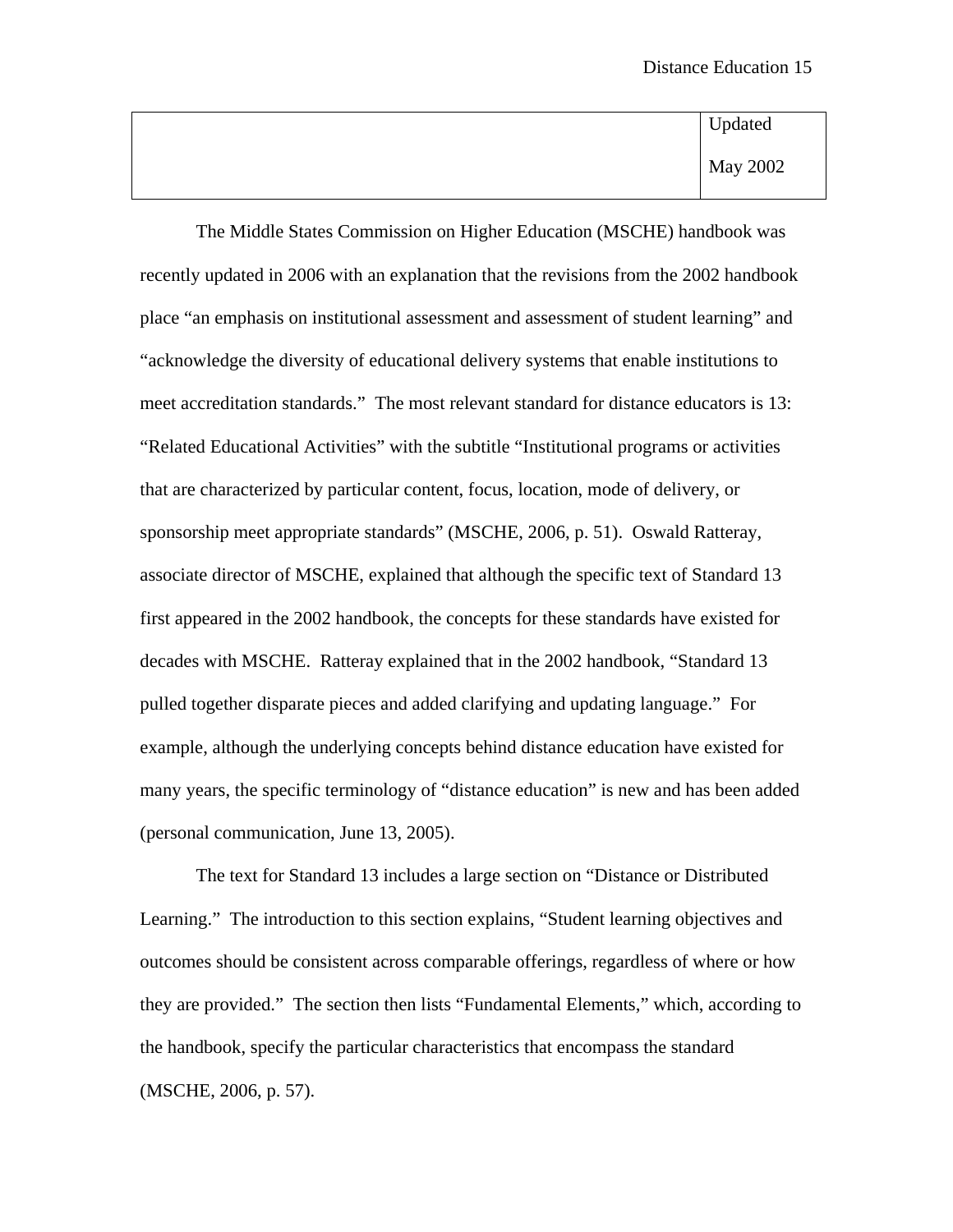MSCHE's approach to evaluating distance education has changed in the past few years. In 2000, Flango described MSCHE as providing institutions with a "separate set of guidelines in a 10-page document that accompanies the WICHE Principles" (p.22). This document was known as the "Guidelines for Distance Learning Programs" (March 1997), developed by the Middle States Commission's Task Force on Distance Learning. This document was replaced by MSCHE in March 2001 by the adoption of those same two documents, the *Statement* and *Best Practices*, which all six regional accrediting commissions agreed to embrace. These two documents have been combined by MSCHE into one document entitled "Distance Learning Programs: Interregional Guidelines for Electronically Offered Degree and Certificate Programs." Rather than using separate policy documents related to distance education, MSCHE now simply uses the information within Standard 13 as well as the interregional guidelines.

| Table 4                                                                                   |
|-------------------------------------------------------------------------------------------|
| North Central Association of Colleges and Schools (NCA-HLC)                               |
| The Higher Learning Commission                                                            |
| The Higher Learning Commission,                                                           |
| <b>North Central Association of Colleges and Schools</b>                                  |
| Founded in 1895                                                                           |
| 1303 institutions                                                                         |
| Nineteen states: AR, AZ, CO, IA, IL, IN, KS, MI, MN, MO, ND, NE, NM, OH, OK,<br>$\bullet$ |
| SD, WI, WV, WY                                                                            |
| 30 North LaSalle, Suite 2400                                                              |
| Chicago, IL 60602                                                                         |
| Phone: 312-263-0456                                                                       |

Web: [www.ncahigherlearningcommission.org](http://www.ncahigherlearningcommission.org/)

| Document                                                                         | Date         |
|----------------------------------------------------------------------------------|--------------|
| Handbook: Handbook of Accreditation                                              | October 2003 |
| http://www.ncahlc.org/index.php?option=com_content&task=view&id=3<br>7&Itemid=80 |              |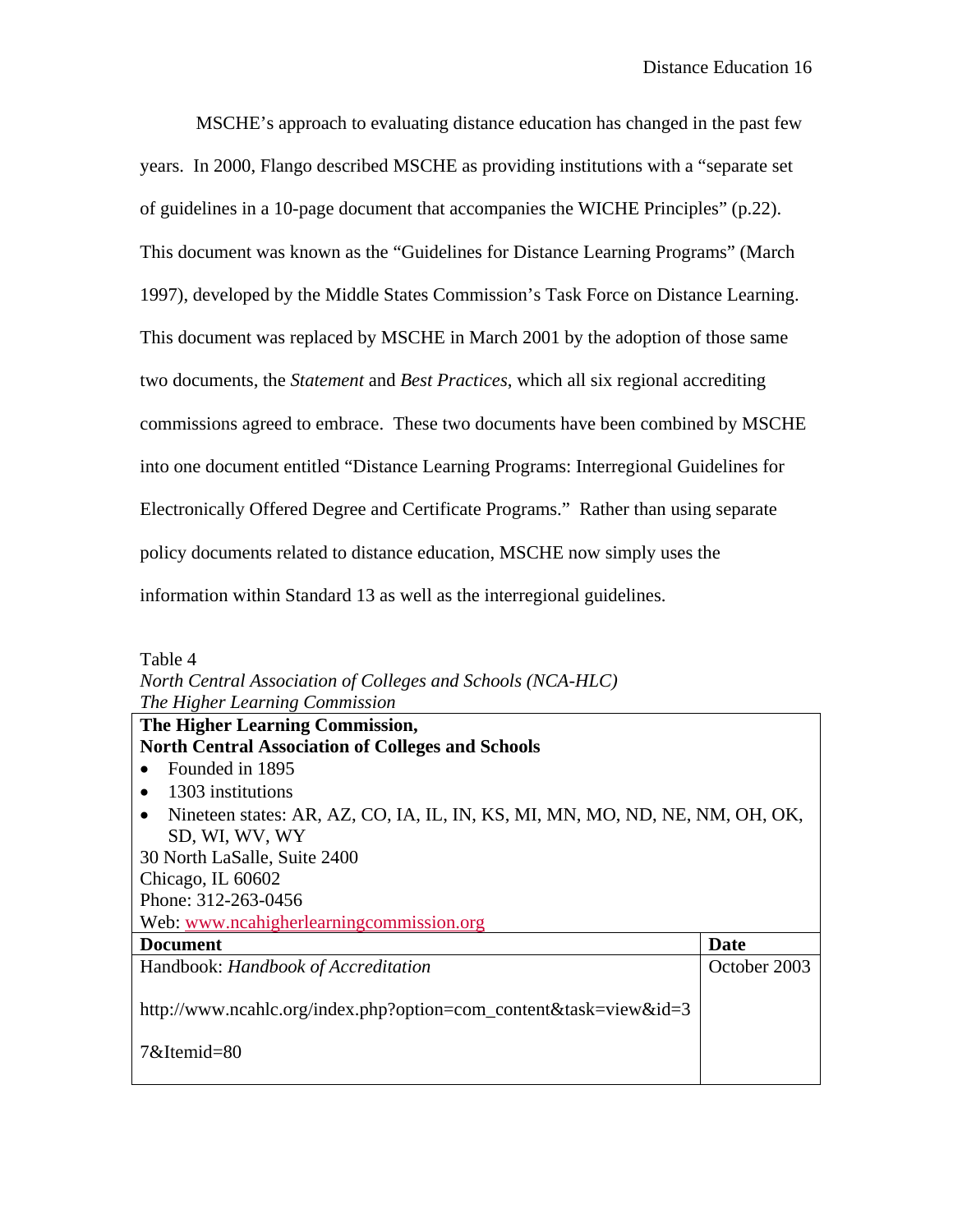| <b>Commission Policies</b>                                        | January 2005 |
|-------------------------------------------------------------------|--------------|
| http://www.ncahlc.org/index.php?option=com_content&task=view&id=1 |              |
| $01$ &Itemid= $117$                                               |              |
| <b>Guidelines for Distance Education</b>                          | March 1997   |
| http://www.ncahlc.org/index.php?option=com_content&task=view&id=3 |              |
| 7&Itemid=116                                                      |              |
| This document is the 1997 document adopted by all the             |              |
| regional accrediting commissions, but North Central is the        |              |
| only commission that still has this exact document on its         |              |
| website. It is based upon WICHE's 1995 Principles of Good         |              |
| Practice.                                                         |              |
| <b>Statement of Commitment</b>                                    | March 2001   |
| http://www.ncahlc.org/download/CRAC_Statement_DEd.pdf             |              |
| <b>Best Practices</b>                                             | March 2001   |
| http://www.ncahlc.org/download/Best_Pract_DEd.pdf                 |              |

 The standards in the North Central Association, Higher Learning Commission (NCA-HLC) handbook, *Handbook of Accreditation,* do not mention "distance education" or any related terms. This is understandable, due to the NCA-HLC (2003) handbook's assertion: "An institutional accrediting body evaluates an entire organization and accredits it as a whole" (p.1.1-1).

Flango reported in his 2000 thesis, NCA-HLC "is adamant about not having a separate set of standards of any kind for a specific program" (p.19). Interviews in 2005 with NCA-HLC leaders show the same approach: "Regional accreditors evaluate and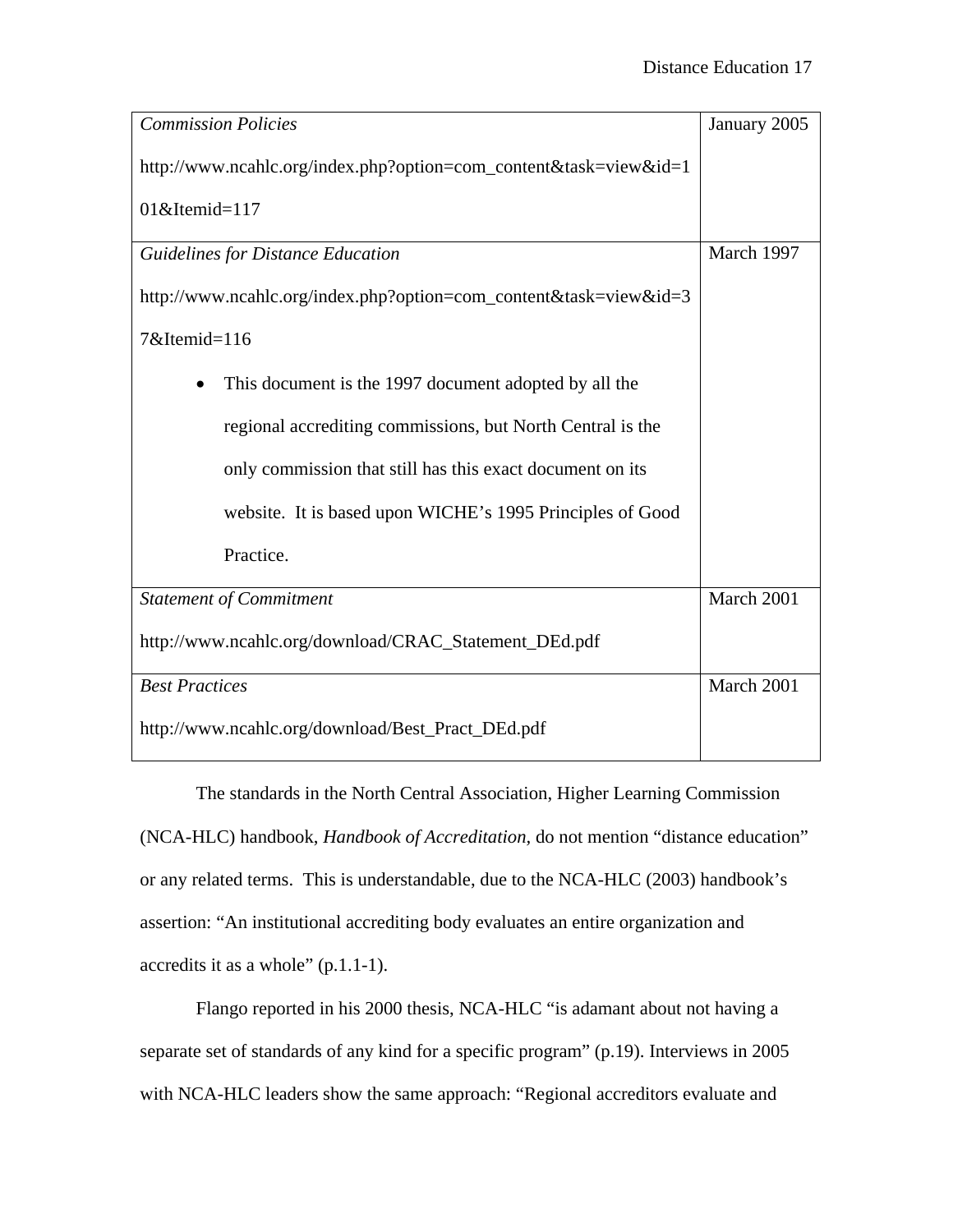accredit organizations/institutions—not individual programs or courses" (L. Nakutis,

personal communication, February 17, 2005).

Table 5

| Commission on Colleges Southern Association of Colleges and Schools (SACS) |                  |
|----------------------------------------------------------------------------|------------------|
| <b>Commission on Colleges,</b>                                             |                  |
| <b>Southern Association of Colleges and Schools</b>                        |                  |
| Founded in 1895                                                            |                  |
| 792 accredited institutions<br>$\bullet$                                   |                  |
| Eleven states: AL, FL, GA, KY, LA, MS, NC, SC, TN, TX, VA                  |                  |
| 1866 Southern Lane                                                         |                  |
| Decatur, GA 30033                                                          |                  |
| Phone: 404-679-4500                                                        |                  |
| Web: www.sacscoc.org                                                       |                  |
| <b>Document</b>                                                            | <b>Date</b>      |
| Handbook: Principles of Accreditation: Foundations for Quality             | January          |
| Enhancement                                                                | 2007             |
| http://www.sacscoc.org/pdf/2007%20Interim%20Principles%20complete.pdf      | <i>(interim)</i> |
|                                                                            | version)         |
| <b>Substantive Change Policy Statement</b>                                 | January          |
| http://www.sacscoc.org/pdf/081705/Substantive%20change%20policy.pdf        | 2007             |
| <b>Distance Education Policy Statement</b>                                 | December         |
| http://www.sacscoc.org/pdf/081705/distance%20education.pdf                 | 2006             |
| This document is based on the 1997 document Guidelines for                 |                  |
| Distance Education adopted by all the regional accrediting                 |                  |
| commissions. This document is identical to the Guidelines except           |                  |
| for minor changes in wording and then an addition to one                   |                  |
| standard under the Curriculum and Instruction category. The                |                  |
| addition to the standard states, "expectations concerning the use          |                  |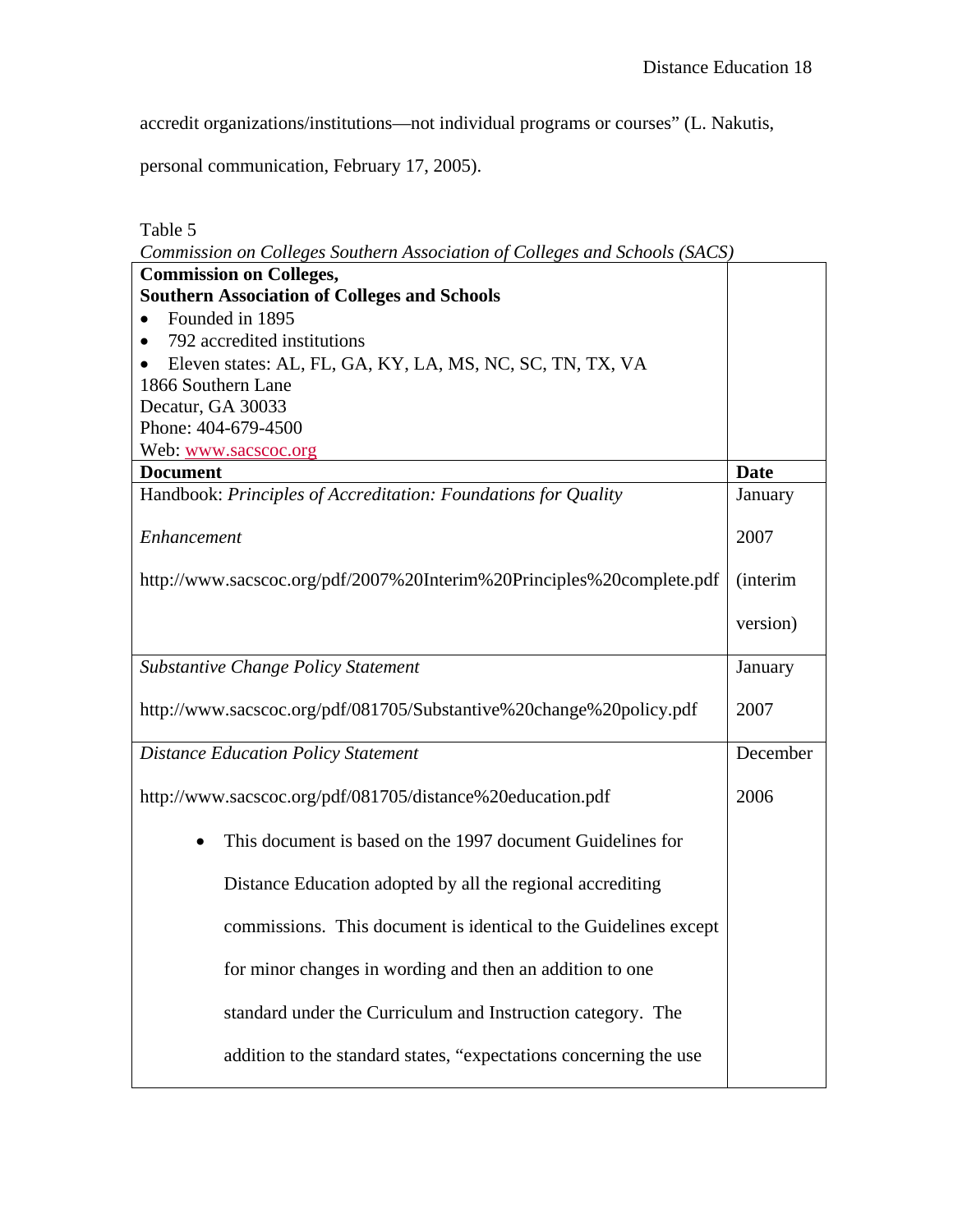| of such technology are clearly communicated to students." This    |          |
|-------------------------------------------------------------------|----------|
| document also deletes the "Evaluation and Assessment" heading     |          |
| in the Guidelines and instead fits those three standards into the |          |
| Curriculum and Instruction heading.                               |          |
| <b>Best Practices</b>                                             | December |
| http://www.sacscoc.org/pdf/commadap.pdf                           | 2000     |

The four official publications for SACS that address distance education are the handbook (*Principles of Accreditation)*, distance education policy statement, substantive change statement, and Best Practices document. The official handbook for SACS last updated in December 2001 is now, with Western, the most dated of the six Commission handbooks, and only one mention of each of the following phrases "distance education," "distance learning," and "delivery" was identified in the handbook.

The official "distance education policy statement" was first adopted in June 1997 and updated in December 2006. This one-and-a-half page document includes a brief "definition of distance education" statement and a Policy section that includes four criteria and the following three-sentence introductory statement: "Institutions must ensure that their distance education courses and programs comply with the *Principles of Accreditation*. The referencing of the particular requirements listed in this policy does not imply that they are the only requirement of the *Principles* that apply to distance education. This policy applies to degree and certificate programs and their courses" (SACSCOC, 2006, p. 1).

The four criteria included in the Policy section and the number of sub-criteria included with each are: (1) Curriculum and Instruction—ten sub-criteria; (2) Library and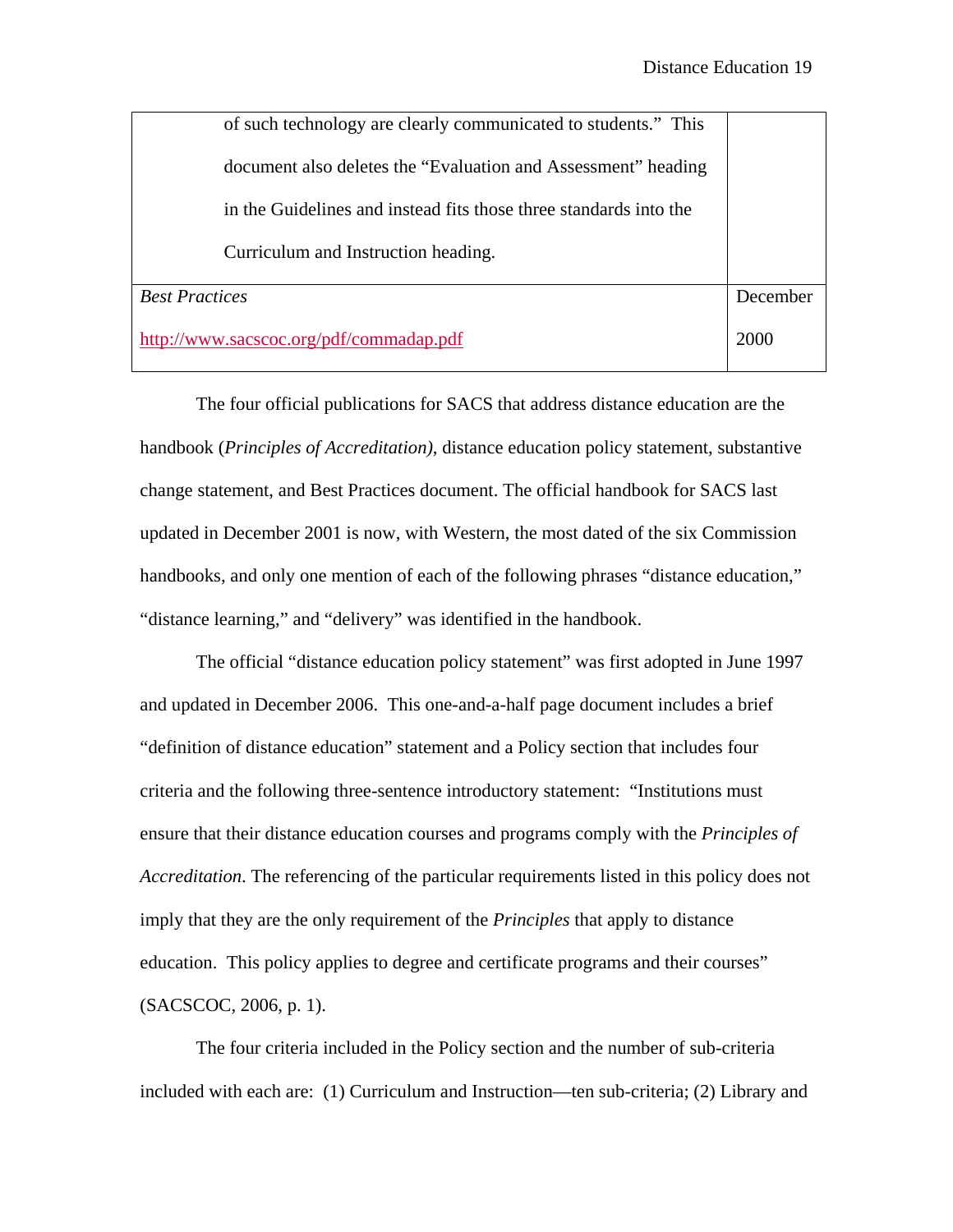Learning Resources—three sub-criteria; (3) Student Services—four sub-criteria; and (4) Facilities and Finances—two sub-criteria. This distance education policy statement is based on the 1997 document *Guidelines for Distance Education* adopted by all the regional accrediting commissions. This SACS policy statement is identical to the *Guidelines* except for minor changes in wording and an addition to one of the standards under the Curriculum and Instruction category. The addition to the standard states, "expectations concerning the use of such technology are clearly communicated to students." This policy also slightly differs from the *Guidelines* in that the "Evaluation and Assessment" heading in the *Guidelines* is not included in the SACS policy statement—instead, the standards from that heading are merely included under "Curriculum and Instruction."

The present position of SACS is quite different from what was reported by Flango. He noted that "[SACS] is the only one out of the six that has very specific, separate standards for the evaluation of distance learning activities to ensure comparability to the traditional courses" (2000, pp. 18–19). Flango was likely referring to the specificity of the SACS document entitled "Planning Distance Learning Activities" used by SACS from December of 1992 until its discontinuance in 2001 when the current edition of the *Principles of Accreditation* was formalized. Furthermore, SACS also used the "Planning Distance Learning Activities" document, the earlier edition of the current policy, concurrently with "Planning Distance Learning Activities," from June, 1997 until 2001. Clearly, SACS was overseeing its institution's distance learning activities with "very specific, separate standards" (Flango, 2000, pp. 18–19) for this four-year period, 1997–2001.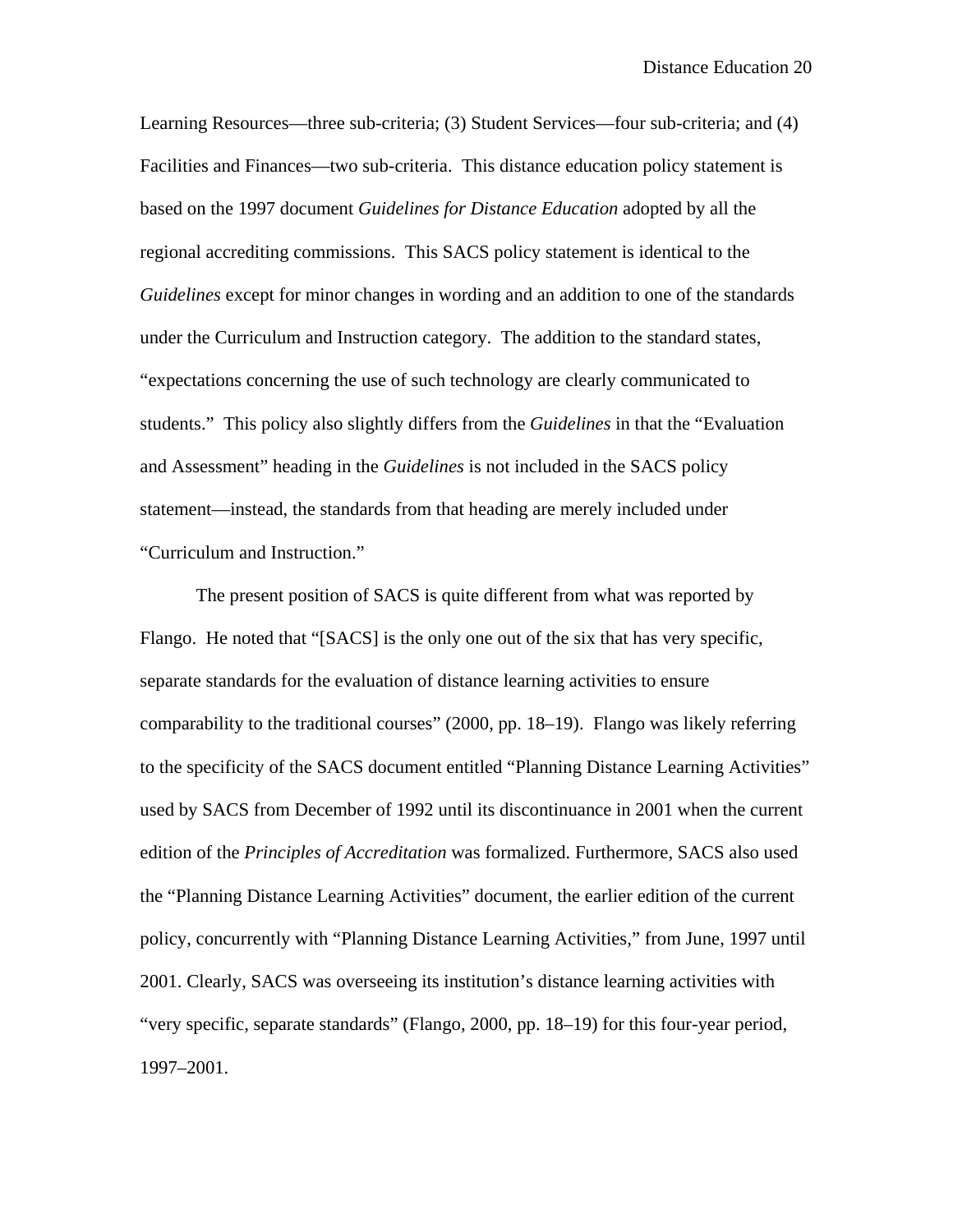In 2001, when the "Planning Distance Learning Activities" document was discontinued and the "Principles of Accreditation" handbook was updated, SACS made special effort to connect each of the "Distance Education Policy Statement" sub-criteria to one or more of the "core requirements" and "comprehensive standards" of the handbook. For example, one of the sub-criteria under "Curriculum and Instruction: Faculty who teach in distance education programs and courses receive appropriate training" was mapped to Comprehensive Standard (CS 3.7.3) (SACSCOC, 2006, p. 13). This effort and approach, as well as the discontinuance of the more specific requirements, demonstrates the integration of distance education programs into the greater whole of the institutional process of reaccreditation for those institutions in the SACS region.

Table 6

| Northwest Commission on Colleges and Universities (NWCCU)             |               |
|-----------------------------------------------------------------------|---------------|
| <b>Northwest Commission on Colleges and Universities</b>              |               |
| Founded in 1917                                                       |               |
| 160 accredited institutions<br>٠                                      |               |
| Seven states: AK, ID, MT, NV, OR, UT, WA                              |               |
| 8060 165th Avenue, NE, Suite 100                                      |               |
| Redmond, WA 98052                                                     |               |
| Phone: 425-558-4224                                                   |               |
| Web: www.nwccu.org                                                    |               |
| <b>Document</b>                                                       | Date          |
| Handbook: Accreditation Handbook                                      | 2003 edition, |
| (includes Policy A-2 on substantive change and Standards 2.G and 2.H) | updated July  |
| and Policy 2.6 on distance education)                                 | 1, 2005.      |
| http://www.nwccu.org/Pubs%20Forms%20and%20Updates/Publications/       |               |
| Accreditation%20Handbook%202003%20Edition%20Updated%20Septe           |               |
| mber%201%202005.pdf                                                   |               |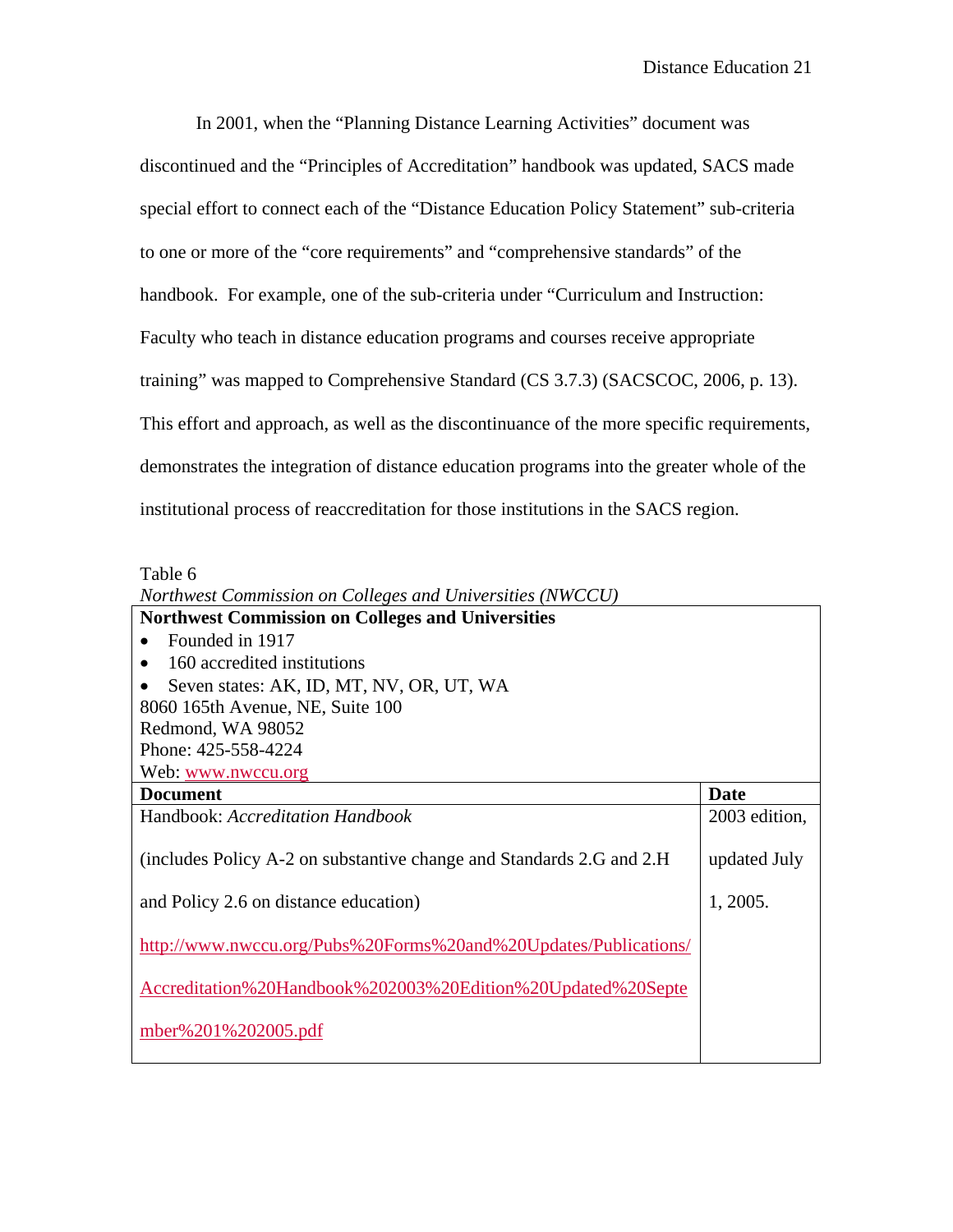The NWCCU "Handbook" is the only commission handbook in which all distance education standards and policies are self-contained. The primary distance education documents in the Handbook are Standards 2.G, "Off-Campus and Other Special Programs Providing Academic Credit" and Policy 2.6, "Distance Delivery of Courses, Certificate, and Degree Programs."

 Policy 2.6 appears to be based on the earlier *Guidelines* document adopted by all the regional accrediting commissions in 1997—this document was replaced by the other five commissions in 2001 with the *Statement* and *Best Practices* documents. In comparing Policy 2.6 with the earlier *Guidelines* document it appears that the *Guidelines*  wording has been retained but the order of criteria have been changed and three additional categories appended: "Approval and Purpose," "Faculty Support," and "Commitment to Support." "Approval and Purpose" has two sub-criteria of which one seems to be based on the even earlier *Good Practice* (1995) document; "Faculty Support" has two sub-criteria which were repeated earlier in the document under "Curriculum and Instruction," and "Commitment to Support" has one sub-criterion which appears to be derived from the earlier *Good Practice* (1995) document.

One other distinction belonging to NWCCU is that it is the only commission that identifies what an institution should supply as "supporting documentation to accompany its self-study and also be made available to the evaluation team. In Standard 2, "Educational Program and Its Effectiveness"—which includes Standard 2.G and Policy 2.6—concludes with a section entitled "Supporting Documentation for Standard Two: Continuing Education and Special Learning Activities." This section lists three items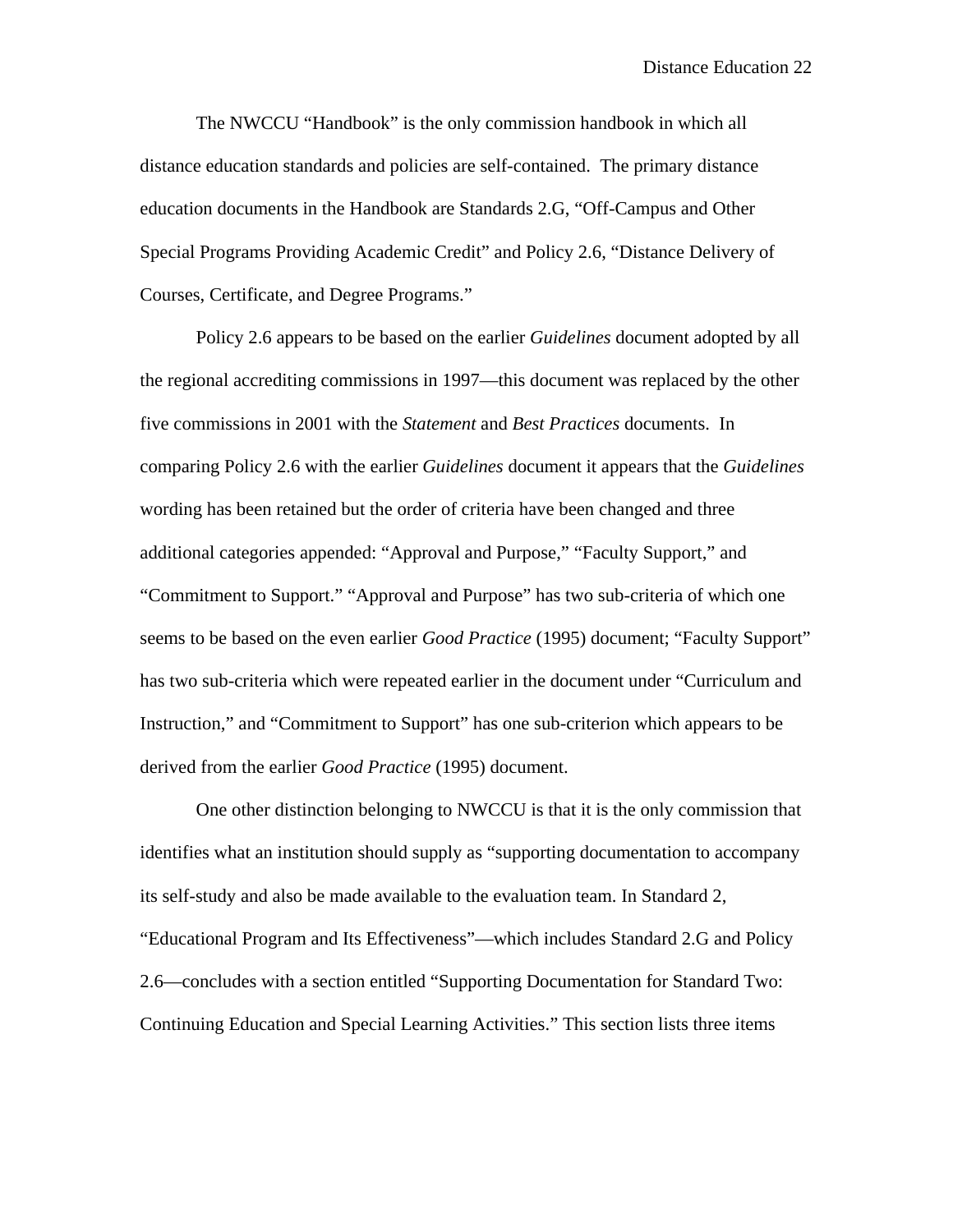under "Required Documentation" and 13 under "Required Exhibits" that an institution

with distance education programs is required to make available.

At the July 2006 meeting the Commission evaluated a new institutional

evaluation model with the goal of having it available during the 2008 calendar year. The

new model includes five elements: 1) Mission and Goals; 2) Resources and Capacity; 3)

Planning and Implementation; 4) Effectiveness and Improvement; 5) Mission Fulfillment,

Sustainability and Adaptation (NWCCU newsletter, 2006, p. 3). Table 7

*Western Association of Schools and Colleges (WASC-ACSCU) Accrediting Commission for Senior Colleges and Universities*

| <b>Accrediting Commission for Senior Colleges and Universities,</b>  |             |
|----------------------------------------------------------------------|-------------|
| <b>Western Association of Schools and Colleges</b>                   |             |
| Founded in 1962                                                      |             |
| 151 institutions<br>$\bullet$                                        |             |
| Two states: CA, HI and Pacific Basin<br>$\bullet$                    |             |
| 985 Atlantic Avenue, Suite 100                                       |             |
| Alameda, CA 94501                                                    |             |
| Phone: 510-748-9001                                                  |             |
| Web: http://www.wascsenior.org/wasc/                                 |             |
| <b>Document</b>                                                      | <b>Date</b> |
| Handbook: Handbook of Accreditation                                  | January     |
|                                                                      |             |
| http://www.wascsenior.org/wasc/Doc_Lib/2001%20Handbook.pdf           | 2001        |
|                                                                      |             |
| Substantive Change Manual                                            | 2005        |
|                                                                      |             |
| http://www.wascsenior.org/wasc/Doc_Lib/2005SCManual.pdf              |             |
| <b>Statement of Commitment</b>                                       | March       |
|                                                                      |             |
| http://www.wascsenior.org/wasc/                                      | 2001        |
|                                                                      |             |
| http://www.wascsenior.org/wasc/Doc_Lib/StatementofCommitmentonDE.pdf |             |
|                                                                      |             |
| <b>Good Practices</b>                                                | March       |
|                                                                      |             |
| http://www.wascweb.org/senior/GoodPracticesinDeD.pdf ??              | 2001        |
|                                                                      |             |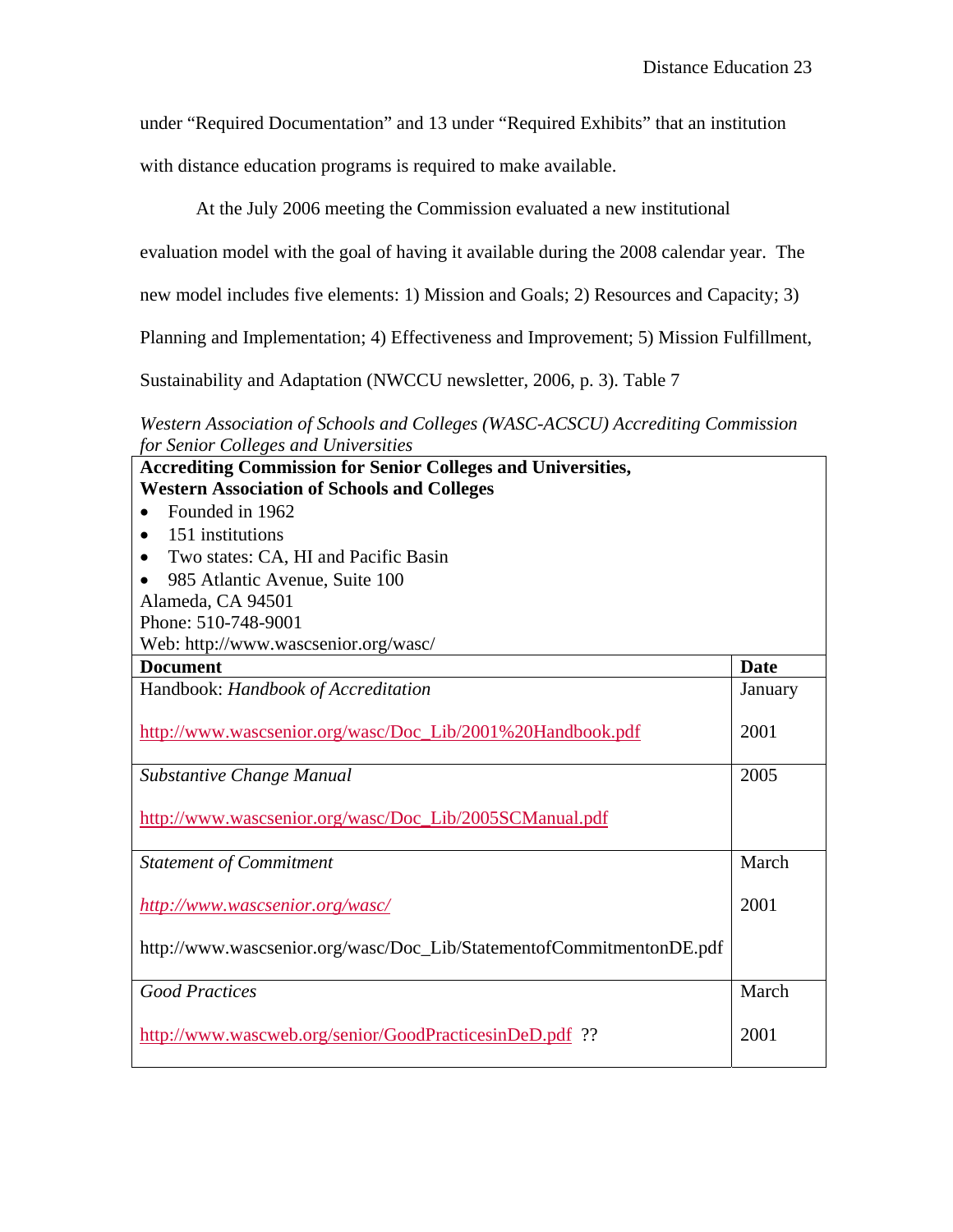The four documents that address distance education for Western Association of Schools and Colleges (WASC) are the *Handbook of Accreditation*, *Substantive Change Manual*, *Statement of Commitment*, and *Good Practices for Electronically Offered Degree and Certificate Program*. The handbook was last updated in 2001, making it one of the oldest handbooks of the regional accrediting commissions. The standards within this handbook mention distance education just three times but also indicates that the standard applies "regardless of mode of delivery," and that it applies to "on-campus students and students enrolled at a distance" (WASC, 2001, p. 20, 26).

 WASC has a brief policy entitled "Distance Education & Technology-Mediated Instruction" appended to the standards section of the handbook. These short paragraphs explain that new distance learning programs qualify for review by the Substantive Change Committee) and institutions can refer to the substantive change policy, in the handbook as well as the substantive change manual, found on the WASC website.

Western features "Distance Education" prominently in its "Resources" section on its Web site as one of five areas, i.e., Institutions, Evaluators, Substantive Change, Distance Education, and Visitors. After you click on "Distance Education" you are immediately directed to two documents that have been previously described earlier in this article as the "Statement of Commitment…" and the "Best Practices…" However, two intriguing differences exist: (1) Western has chosen to retain the earlier document name (1995), "Good Practices…" rather than the new document name "Best Practices…" even though the WASC document itself has been updated to the (2001) version that was adapted and adopted by all regional accrediting commissions from the original; (2) and parenthetically, the Commission writes that this "Good Practices…" document was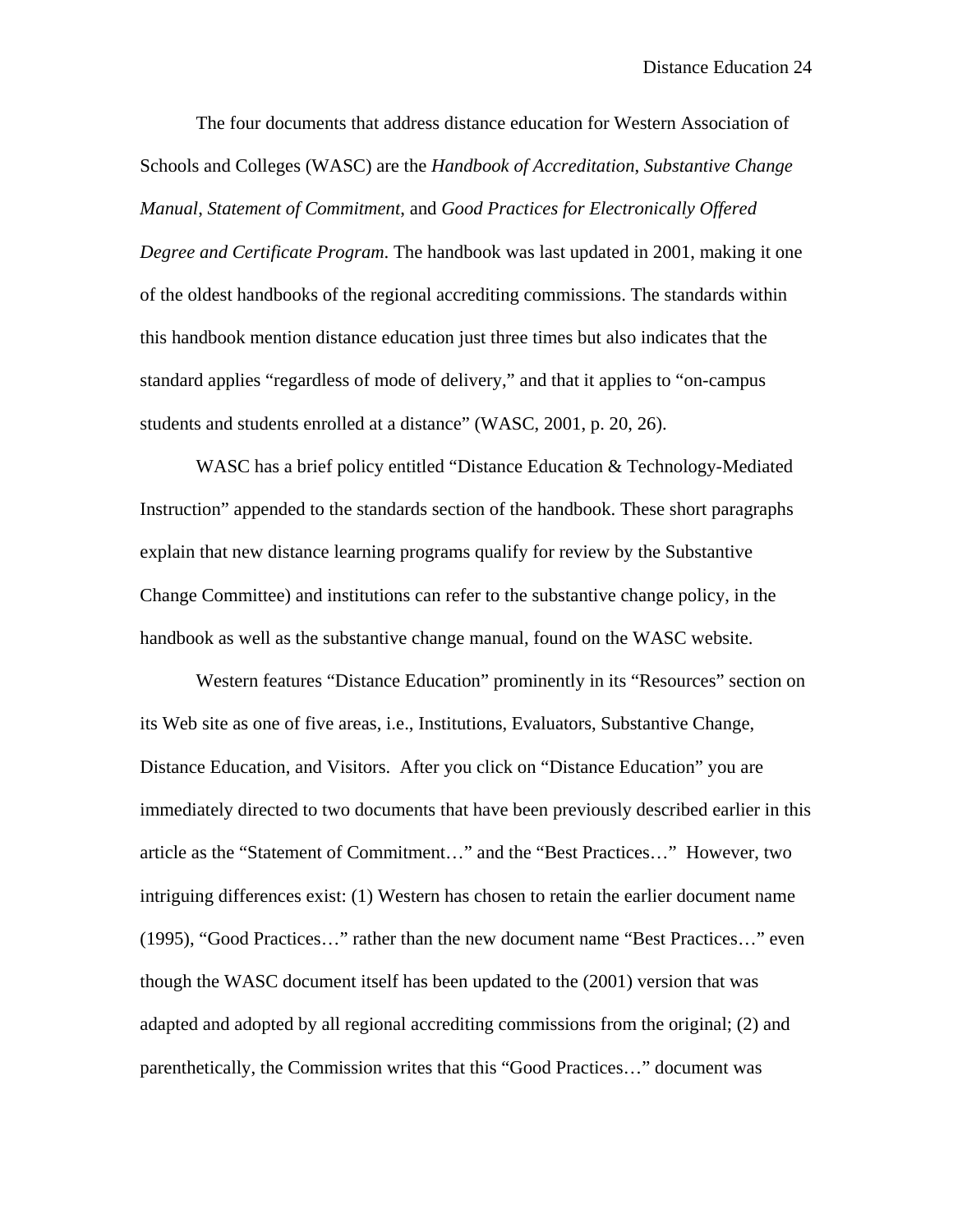"previously titled: Guidebook on Distance and Technology—Mediated Education." This nomenclature is different from the other five Commissions and is somewhat perplexing since it makes sense to retain the more familiar name "Good Practices" with an adapted document but not so if the name of the document will be changed anyway as indicated on the commission's web site.

In Flango's study Western reported to him that a "separate set of standards for distance education programs" had just been created and was called the "New Framework for Off-Campus and Substantive Change Proposals" (p. 21). After reviewing documents and interviewing one of the staff it was determined that a "separate set of standards" over and above those agreed upon in early 2001 by all six commissions had not been created (personal communication, June 10, 2005). Rather, Western formalized and strengthened its substantive change procedure for distance education programs including a "systems review" process by which institutions experienced in offering successful distance education programs would be granted exception from site visits every time an additional distance education program was added.

 Western has not nor does it now single out distance education programs as part of an institutional review: distance education is expected to comply with all accreditation standards just as any other education program. Furthermore, Western does not prescribed distance education programs to provide predefined documents, exhibits, or suggested materials as part of the institutional review.

## Conclusion

 One author observed that "accreditation is one (and perhaps the primary) means of quality control that can help providers of distance education realize their potential in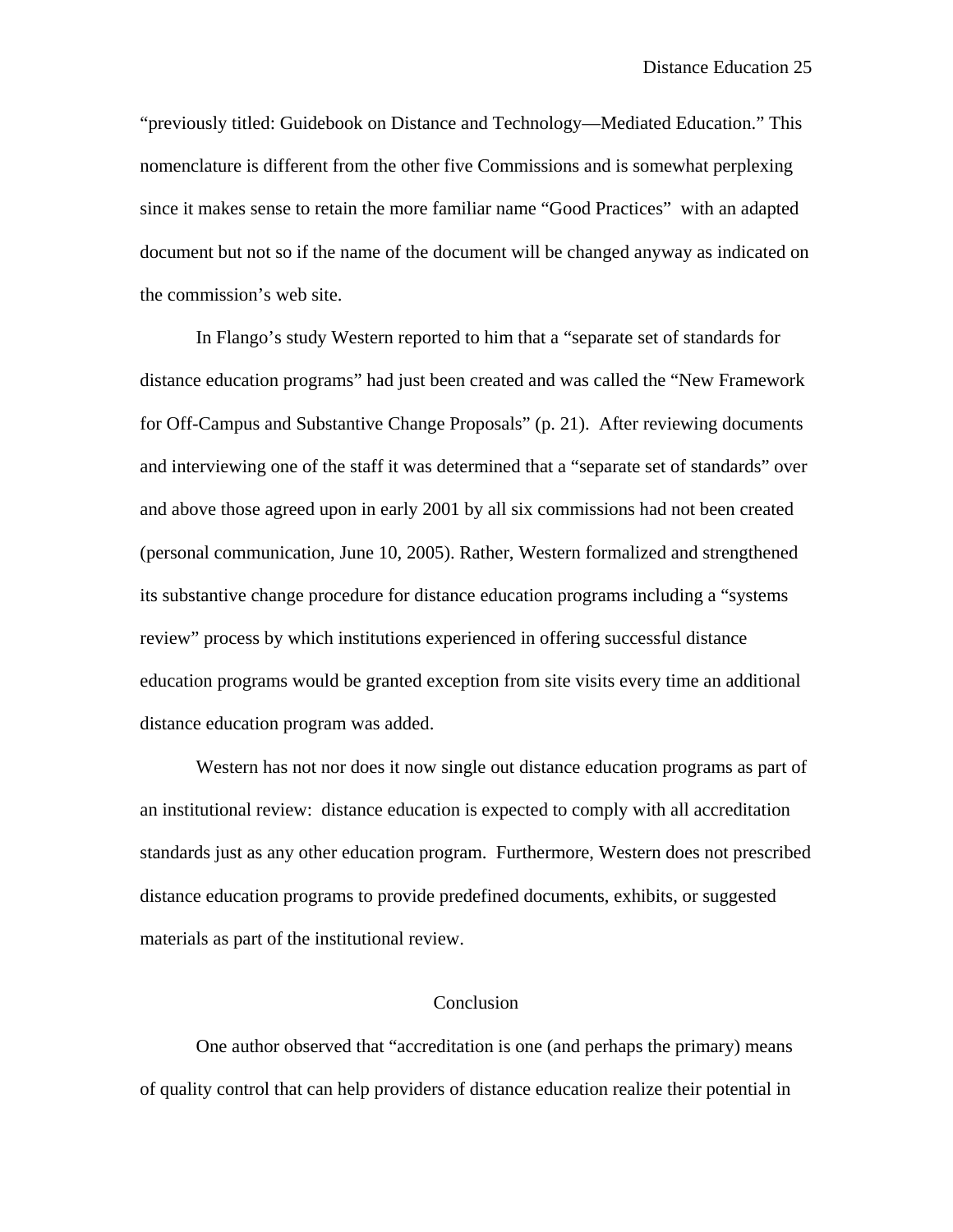helping students maximize the benefits generated by this mode of delivery and learning" (Lindsay, 2006, p. 18). The six regional accrediting bodies have embraced common standards for those distance education programs within their geographical jurisdiction since the last comparative analysis was conducted. These commissions appear to be "well positioned to handle continued growth in distance learning" (CHEA, 2002, p. 15) even though differences exist in the use and administration of the review standards.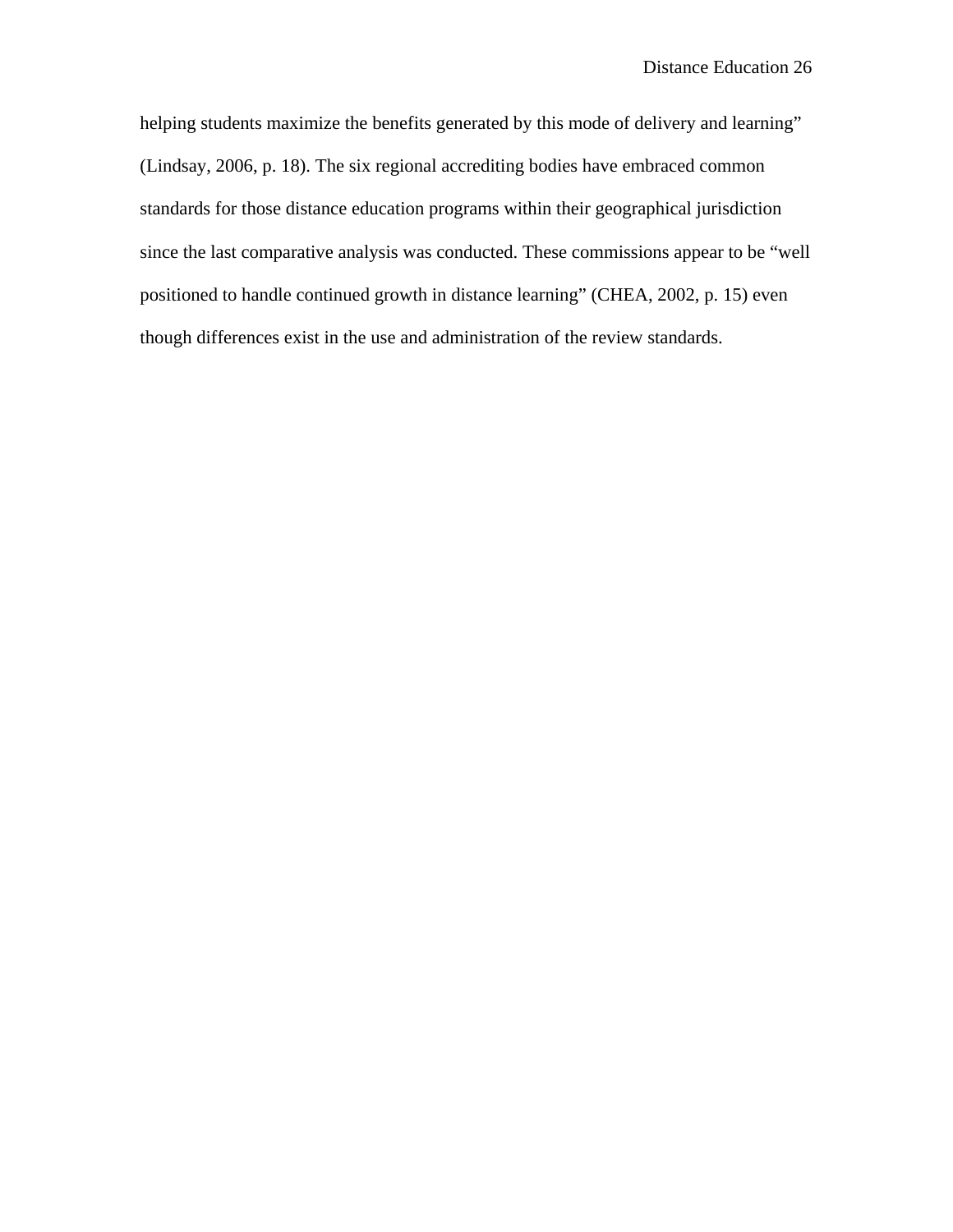#### References

Bloland, Harland G. (2001). *Creating the council for higher education accreditation (CHEA).* Phoenix, AZ: American Council on Education and The Oryx Press.

CHEA. (2002). Specialized accreditation and assuring quality in distance learning. *CHEA Monograph Series, 1* (2).

Flango, Vincent E. (2000). *Distance education accreditation standards according to the regional accreditation commissions* (Master's Thesis, Southern Illinois University, 2000). (ERIC Document Reproduction Service No. ED464585)

Gellman-Danley, B. (1997). Who set the standards? Accreditation and Distance Learning. *New Directions for Community Colleges, 99.* 73–82.

Glidden, R. (1996). Accreditation at a crossroads. *Educational Record, 77*(4), 22–24.

Howell, S., & Baker, K. (2006). Good (best) practices for electronically-offered degree and certificate programs—A 10-year retrospect. *Distance Learning, 3*(1), 41–47.

Lindsay, N. (2006). *Deciphering distance learning accreditation: A balance of obstacles and opportunities.* (ERIC Document Reproduction Service No. ED493909)